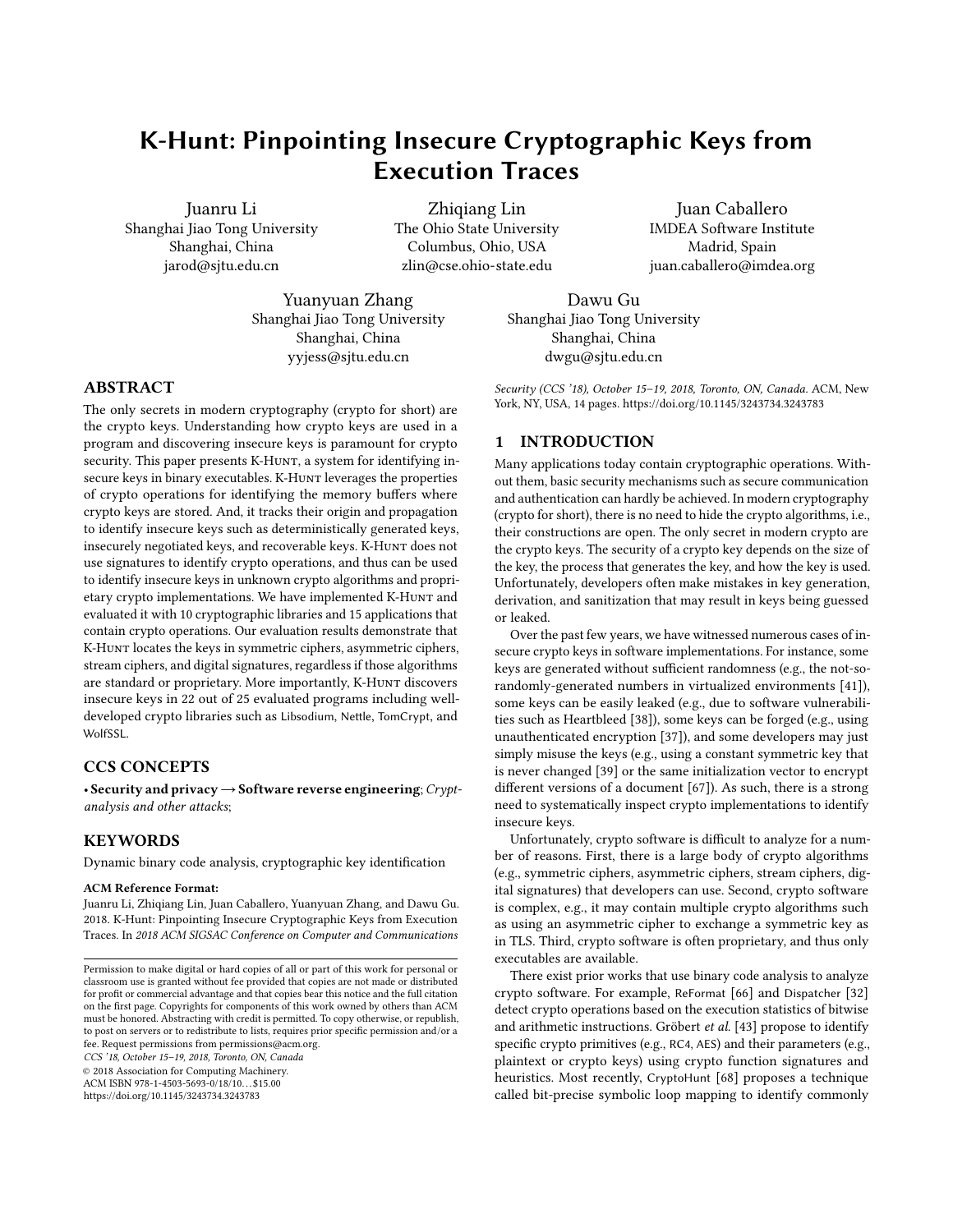used crypto functions (e.g., AES, RSA). However, none of these prior works detects insecure crypto keys.

In this paper, we present K-HUNT, a tool to identify insecure cryptographic keys in an executable, without source code or debugging symbols. K-Hunt does not use signatures to identify crypto algorithms. Instead, it directly identifies crypto keys and analyzes them to detect insecure keys. In a nutshell, K-HUNT identifies insecure crypto keys by analyzing how keys are generated, propagated, and used. It utilizes the runtime information to locate the code blocks that operate on the crypto keys and then pinpoint the memory buffers storing the keys. Meanwhile, it also tracks the origin and propagation of keys during program execution.

We have implemented K-HUNT atop dynamic binary instrumentation and applied it to analyze the x86/64 binaries of 10 cryptographic libraries and 15 applications that contain crypto operations. K-Hunt identifies 25 insecure crypto keys including deterministically generated keys, insecurely negotiated keys, and recoverable keys. Our results show that insecure crypto keys are a common problem, as the 25 insecure keys K-HUNT identifies are spread across 22 programs. Only three of the 25 programs evaluated do not contain insecure keys. Surprisingly, K-HUNT found insecure keys in some well-established crypto libraries such as Libsodium, Nettle, TomCrypt, and WolfSSL. We have made responsible disclosure to the vulnerable software vendors, and patches are under development. In short, we make the following contributions:

- We propose a novel binary analysis approach to identify insecure crypto keys in program executables such as deterministically generated keys, insecurely negotiated keys, and recoverable keys. Our approach does not rely on signatures and can be applied to proprietary and standard algorithms.
- We have designed and implemented K-HUNT, a scalable tool that implements our approach. K-HUNT implements various techniques to significantly optimize the performance of the binary code analysis.
- The evaluation results on real world software show that K-HUNT can analyze real world crypto libraries and COTS binaries to identify insecure keys used by symmetric ciphers, asymmetric ciphers, stream ciphers, and digital signatures.

#### 2 BACKGROUND

Since crypto algorithms today are quite standard, developers are mostly concerned about their implementation correctness and runtime robustness. In contrast, the secure use of crypto keys has attracted less attention. This is a problem because in many popular crypto libraries the responsibility of key management is left to the developers, who may not be crypto experts. Therefore, we have witnessed numerous mistakes regarding insecure crypto keys. We summarize below three common mistakes that lead to insecure crypto keys, and that can be detected using K-Hunt.

Deterministically Generated Keys (DGK). NIST has pointed out that "all keys shall be based directly or indirectly on the output of an approved Random Bit Generator (RBG)" [\[31\]](#page-12-6). However a common mistake is deterministic key generation, i.e., deriving key material from data sources without enough entropy. A hard-coded key in the program is a case of deterministic key generation. Another

case is when the key generation process does not provide strong randomness, which enables brute-force attacks against such keys.

Insecurely Negotiated Keys (INK). A key agreement protocol (or key exchange protocol) defines the series of steps needed to establish a crypto key for secure communication among two or more parties. Such protocols allow the participants to securely establish shared keys over an insecure medium, without the need of a previously-established shared secret. An important requirement for a key agreement protocol is that two or more parties should agree on a key in a way that they all should influence the outcome of the key. This precludes any undesired third parties from influencing the key choice and is essential to implement perfect forward secrecy. An insecurely negotiated key happens when the key agreement protocol allows a single peer to generate the shared secret without involving the other peers. In particular, many proprietary key agreement protocols directly designate one party to generate the key and then send that key to other parties. In these cases a malicious peer can surreptitiously weaken the protocol's security [\[30\]](#page-12-7).

Recoverable Keys (RK). Keeping crypto keys unnecessarily long in memory is a vulnerability due to lack of key sanitization. It creates an attack window for attackers to recover the key that can be exploited through code injection or side channel attacks [\[46,](#page-12-8) [48\]](#page-12-9). One root cause of missing crypto key sanitization is that key buffers are usually allocated on the stack or the heap managed by the operating system (OS). However, the OS seldom sanitizes such memory regions. For instance, if a key buffer is allocated on the heap and is freed after the crypto operation, popular OSes such as Windows and Linux will not immediately wipe it. Instead, the buffer is only labeled as "unused" and will be wiped only when re-allocated. Furthermore, in popular crypto libraries the key sanitization responsability is left to the applications, whose developers may not be crypto experts.

# 3 OVERVIEW

We use a simple but representative program, illustrated in [Figure 1,](#page-2-0) to demonstrate how our insecure crypto key detection works. This simple program encrypts Data through masking a Key generated by the keygen function. The program captures a crypto operation (a simple cipher that mixes Key and Data) and a crypto key management (a home-made key derivation that generates a random key). It has an insecure crypto key because 1) the key only contains four bytes of randomness and 2) the key is not sanitized after the encryption.

To detect the insecure crypto key in this running example, a security analyst would need to (1) find which code blocks are crypto related; (2) identify the crypto key used by those blocks; (3) check how the identified crypto key is generated, i.e., which data sources affect it and how it is derived from those key materials; and (4) monitor key propagation (i.e., the memory buffers that store the key) to check whether it is still available after the crypto operation. K-Hunt is designed to automate these steps with a principled approach.

Challenges. To detect insecure keys using the above steps, our approach needs to address the following challenges: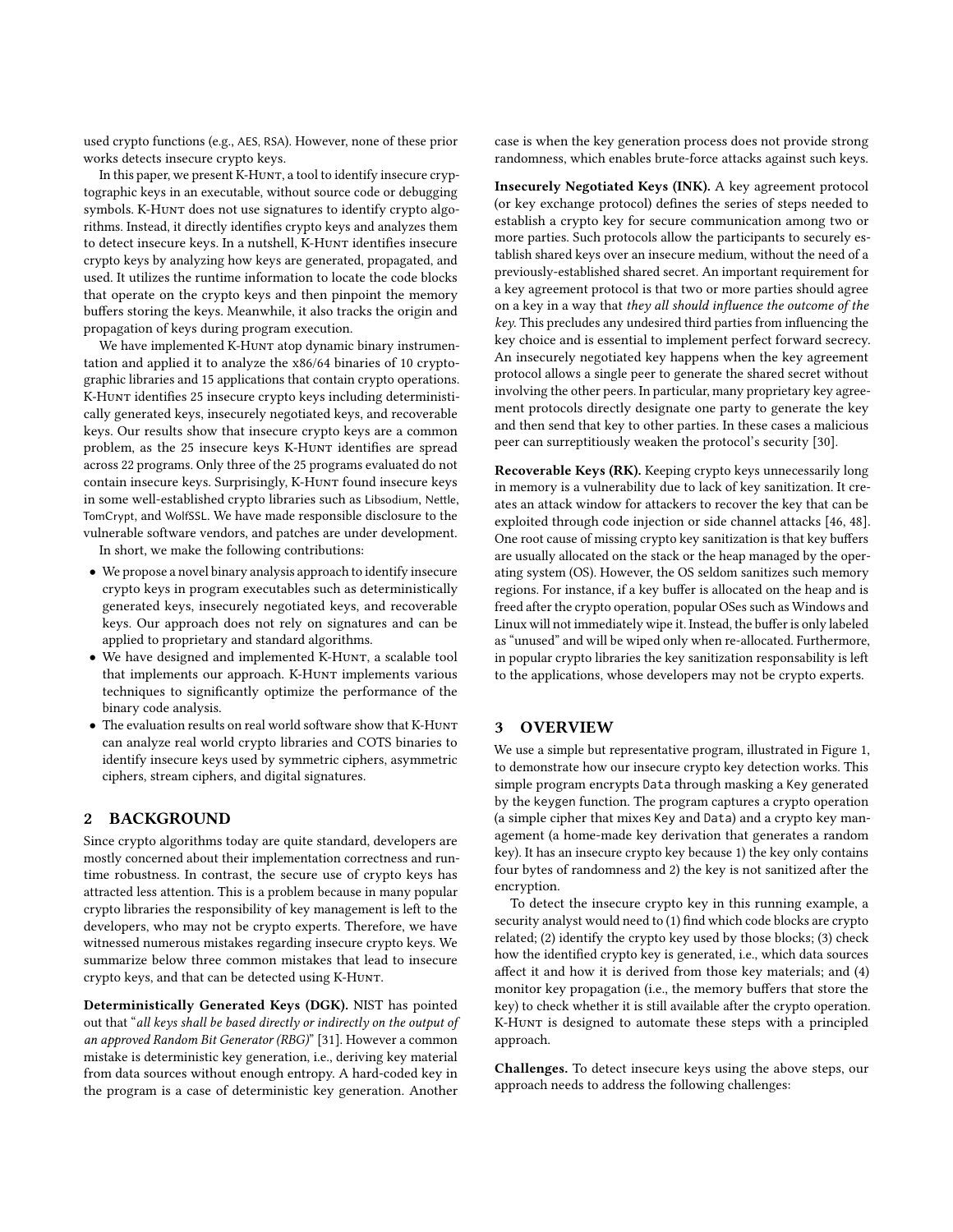```
1 uint8_t Key[16];
    uint8_t Data[256] = {0};
    void keygen(uint8 t * key, size t len)
    {
            uint8_t seed[4];
            for (size_t i = 0; i < 4; ++i)seed[i] = rand() & Qxff;for ( size t i = 0; i < len; ++i )
                    key[i] = seed[i % 4];}
11
13 void encrypt( uint8_t * buf, size_t len )
   {
            for ( size_t i = 0; i < len; ++i )
                    buf\overline{\left[\begin{matrix}i\end{matrix}\right]} ^= Key\overline{\left[\begin{matrix}i&1\\end{matrix}\right]} 16];
   }
    int main()
   {
            keygen(Key, 16);
            encrypt(Data, 256);
}
23
2
3
4
5
6
\frac{1}{7}8
9
10
12
14
15
16
17
18
19
20
21
22
```
(a) A simple crypto scheme

<span id="page-2-2"></span>

| 0040101E call rand<br>00401023 and eax, 0FFh                                                                                                                     |                 | 00401028 mov ecx, [ebp+var 8]<br>0040102B mov [ebp+ecx+var C], al                                                                                                                                 | keygen             |
|------------------------------------------------------------------------------------------------------------------------------------------------------------------|-----------------|---------------------------------------------------------------------------------------------------------------------------------------------------------------------------------------------------|--------------------|
| 00401061 mov [eax], cl;                                                                                                                                          |                 | 00401057 mov eax, [ebp+arg 0]<br>0040105A add eax, [ebp+var 4]<br>0040105D mov cl, [ebp+edx+var C]                                                                                                | key buffer writing |
| 00401091 xor edx, edx<br>00401093 mov ecx, 10h<br>00401098 div<br>004010A1 mov<br>004010A4 add<br>004010A7 movzx<br>004010AA xor<br>004010AC mov<br>004010AF add | ecx<br>ecx, edx | 0040108E mov eax, [ebp+var 4]<br>0040109A movzx edx, byte 413780[edx] ; key buffer reading<br>eax, [ebp+arg 0]<br>eax, [ebp+arg 4]<br>ecx, byte ptr [eax]<br>edx, [ebp+arg 0]<br>edx, [ebp+var 4] | encrypt            |
| 004010B2 mov                                                                                                                                                     | [edx], al       |                                                                                                                                                                                                   |                    |
|                                                                                                                                                                  |                 |                                                                                                                                                                                                   |                    |

(b) Partial corresponding disassembly code

Figure 1: An example illustrating typically how a crypto key is used in a binary executable.

- How to identify crypto operations without signatures. Previous works that analyze crypto software often rely on signatures for specific crypto algorithms. Thus, if the algorithm is proprietary, the identification would fail, as no signatures would typically be available. In Figur[e 1a,](#page-2-1) the simple, homemade crypto operation cannot be identified with signatures.
- How to identify the crypto keys. Even when the crypto operation has been identified, how to accurately locate the memory buffer that contains the crypto key is still non-trivial. For instance, the encrypt function in Figur[e 1a](#page-2-1) accesses two buffers: Data and Key. Unfortunately, when analyzing binary executables, there is no semantic information available on the buffers.

Thus, our approach must identify which buffer is the crypto key buffer.

• How to detect insecure crypto keys in complex programs. Having identified the buffer holding a key, we still need to determine if the key is correctly derived and managed. Unfortunately, programs that contain crypto algorithms are often complex and these algorithms usually only occupy a very small percentage of the entire program. It is infeasible and ineffective to analyze the whole program executable. Thus, we have to design an efficient way for detecting insecure crypto keys.

Insights. Fortunately, all of the challenges listed above can be solved with the following key insights:

- Identifying crypto operations independent of their implementation. Oftentimes, crypto operations are identified by scanning the implementation with signatures of well-known crypto algorithms. However, such approach cannot detect propietary algorithms. Instead, our approach identifies the crypto basic blocks at the core of the crypto operation. For this, it uses a dynamic analysis technique that leverages the insight that these core basic blocks usually mingle crypto keys and data, and thus have distinct properties. For instance, as shown in Figure [1a,](#page-2-1) the key masking operation (at line 16) reads from two data buffers and produces the ciphertext. Such crypto basic blocks have distinguishable properties such as high use of arithmetic instructions, producing data streams with high randomness, and having execution length proportional to the input size. If a basic block meets these three constraints, it is very likely that it is a crypto basic block.
- Locating the crypto keys. Once the core crypto basic blocks are identified, our approach then examines the data accessed by those blocks. Typically, a crypto basic block will process two inputs. For encryption, the plaintext and the key. For decryption, the ciphertext and the key. And, for digital signatures, the input message and the key. Note that while the verify function of a digital signature takes three inputs (message, key, signature), only the message and the key are used in the crypto operations. Therefore, in all three cases we need to separate the crypto key from the other input. Interestingly, we notice that the size of the crypto key is usually very small (e.g., 128-bit) compared to the plaintext, ciphertext, or message, which could be of arbitrary length. We also observe that the crypto key and the other input are usually stored at different memory buffers. And, those buffers are usually filled with content derived from different data sources, e.g., a pseudo-random generator for keys and the network or the filesystem for the plaintext/ciphertext/message.
- Detecting the insecure crypto keys. Since it is very complex to analyze the entire program to understand the handling of crypto keys, we instead propose a key-centric strategy. Having identified the crypto operations and located the crypto keys, we use the identified keys as an index to further check the origin of each key and its propagation. For instance, through checking the origin of the key in [Figure 1](#page-2-0) we can find that it is generated from the keygen function at line 10, and through checking the input of this function we can discover the crypto key buffer contains inadequate information (i.e., only 32 bits) . Moreover,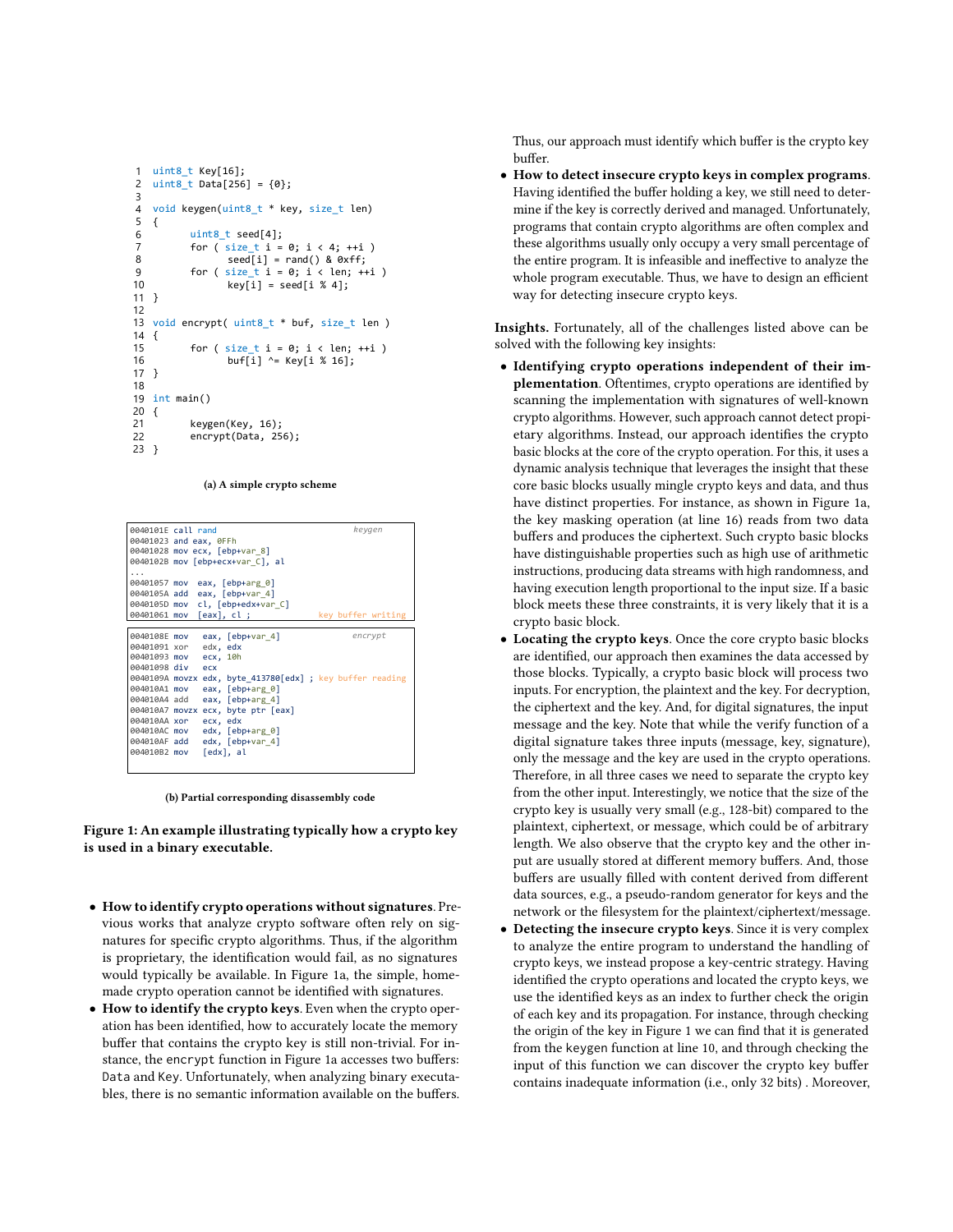by monitoring the key buffer we can observe that its content is preserved until the program terminates, and thus it is an insecure crypto key. This backward and forward key tracking hence provides a simple way to detect insecure crypto keys.

Problem Scope. The objective of this work is to identify insecure crypto keys in binary executables. In particular, we focus on detecting (1) whether the key is generated from deterministic inputs, (2) whether a shared key is generated using key materials from a single party, and (3) whether the key is not sanitized immediately after the cryptographic operations. We focus on analyzing x86/64 stripped executables without source code or debugging symbols. In addition, we focus on ciphers (symmetric, asymmetric, stream) and digital signatures. For these classes of cryptographic primitives, it does not matter which specific crypto algorithm the program uses. Thus, our approach handles both standard and proprietary algorithms. Other cryptographic primitives such as hash functions do not use keys, or in the case of keyed hashes they do not apply the crypto operations on the input and the key simultaneously.

# 4 DESIGN

K-Hunt uses dynamic analysis to identify insecure crypto keys. It assumes that there exist test cases to execute the program so that it uses the crypto operations. Our approach uses dynamic analysis because it needs statistics about the program execution. Furthermore, static analysis faces many limitations for analyzing memory buffers, which store the crypto keys. At a high level, K-Hunt comprises of two phases:

- Pinpointing the Key. In the first phase, detailed in [§4.1,](#page-3-0) the target program is executed with a lightweight coarse-grained binary code instrumentation to firstly identify the crypto basic blocks and then identify the crypto keys they use.
- Detecting the Insecure Key. In the second phase, detailed in [§4.2,](#page-4-0) the target program is executed again with a heavyweight fine-grained instrumentation, which tracks the memory reads and writes and conducts a function level taint analysis. Through taint analysis of the pinpointed keys, K-HUNT then detects the insecure crypto keys.

# <span id="page-3-0"></span>4.1 Pinpointing Crypto Keys

The first phase of K-HUNT is to pinpoint the crypto keys. An overview of how K-Hunt performs this analysis is presented in [Fig](#page-4-1)[ure 2.](#page-4-1) It first identifies the crypto basic blocks by running the executable with multiple test inputs, and then analyzes the data those basic blocks operate on to locate the crypto keys.

Step-I: Crypto Basic Block Identification. One observation of modern crypto algorithms (e.g., AES, RSA, DSA) is that they are typically built with only a few compact transformations, which correspond to just a few basic blocks in a program. Therefore, if we can identify these basic blocks, we would identify the crypto operations that use them.

<span id="page-3-1"></span>**DEFINITION** 1. A crypto basic block is defined as a basic block that satisfies the following constraints: (i) the basic block uses arithmetic calculations to implement a cryptographic operation; (ii) the

basic block is executed multiple times to mix a data stream with a key stream; (iii) the produced or consumed data have high randomness.

Our approach first computes, for each basic block, the ratio of x86/64 arithmetic and bitwise instructions (e.g., mul, and xor) [\[27,](#page-12-10) [32\]](#page-12-4). A basic block is considered a candidate crypto basic block if it has a ratio larger than a pre-defined threshold. This threshold has been experimentally selected as 15% in our current design after analyzing common crypto libraries and utilities. A special case is that a basic block is directly considered a candidate if it contains instructions from the Advanced Encryption Standard instruction set (AES-NI), an extension to the x86 instruction set for microprocessors from Intel and AMD.

Next, it checks whether the candidate basic blocks are data sensitive. A basic block is data sensitive if the total amount of execution for the basic block is proportional to the size of its input data. We prepare four test suites with inputs of different size magnitude to test the program, and calculate for each candidate basic block, the total number of executions of the basic block across all inputs, the total basic block's input data size, and the total basic block's output data size. Candidate basic blocks for which the number of executions increases approximately linearly with the ratio of input/output data size are kept as candidate crypto basic blocks. Other candidates are discarded.

At this point, our approach has checked the first two conditions in Definition [1.](#page-3-1) The last condition checks if the data operated on by the candidate basic block has high randomness. However, each time a basic block is executed it only operates on part of the input data. Thus, our approach accumulates all the data that each candidate basic block operates on during the entire program execution into data bundles.

**DEFINITION** 2. A data bundle is defined as the sequence of all the data that an operand of an instruction operates on during the entire execution of the program. The size of a data bundle is the number of data items it contains.

For example, in Figure [1b](#page-2-2) the instruction at 0x0040109A has one memory read operation and is executed 256 times. Therefore, there will be a data bundle with 256 data items: the sequence of value read that is from byte\_413780[edx]. Our approach focuses on data bundles that are generated by instructions with memory operands, since registers have a limited size that does not typically hold a crypto key. Once the data bundles are built, they are examined to identify those that contain highly random data. For this, our approach leverages the ent [\[40\]](#page-12-11) utility to measure the randomness of the collected data bundle with both Chi-Square distribution and Monte Carlo  $\pi$  approximation tests. If ent judges the data bundle as random, the candidate basic block is considered a crypto basic block.

In our running example in Figure [1b,](#page-2-2) the basic block (0x0040108E-0x004010B2) is the crypto basic block to be identified. It satisfies the above constraints for a crypto basic block: it utilizes arithmetic and bitwise instructions to implement the crypto operation, the number of executions of the basic block is proportional to the size of the input data, it accesses several memory buffers, and its produced data has high randomness.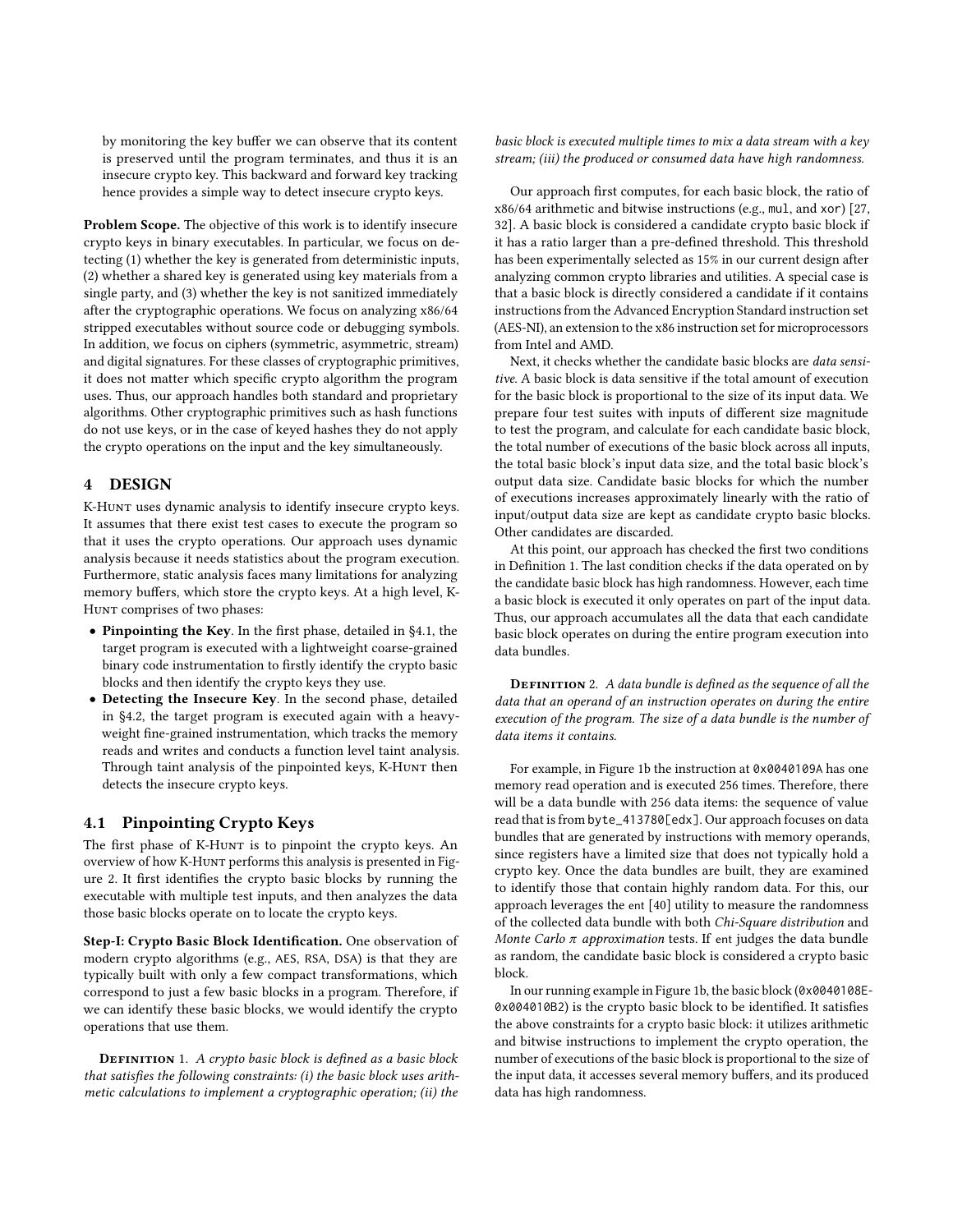<span id="page-4-1"></span>

Figure 2: The process of pinpointing crypto keys in binary executables

Step-II: Crypto Key Buffer Identification. Having identified the crypto basic blocks in Step-I, our approach next identifies the crypto keys used by those basic blocks. Different types of data may be handled by a crypto basic block: crypto key, plaintext, ciphertext, and message to be signed. More concretely, a crypto operation will take two inputs: crypto key and plaintext for encryption, crypto key and ciphertext for decryption, and crypto key and message for digital signature. Thus, the crypto key should always be an input to the crypto basic block. Therefore, we can exclude the data output by the crypto basic block and just focus on the input data. Still, our approach has to separate the crypto key from the other input. And, it can no longer use randomness for this since both the crypto key and the ciphertext will have high randomness.

#### **DEFINITION** 3. A crypto buffer is defined as all operated memory addresses in one data bundle of a crypto basic block, and the size of a crypto buffer is the number of unique memory addresses it contains.

For instance, the memory read data bundle of the instruction at 0x0040109A in Figure [1b](#page-2-2) contains 256 items. This bundle, however, only contains 16 unique memory addresses, thus the size of corresponding crypto buffer is 16 instead of 256. When we test the randomness of the data, we use the concept of bundle because a buffer may be accessed randomly and we should concern about the access sequence. If the high randomness is discovered, we then only concern about the range of accessed memory, and thus we use the concept of buffer to help distinguish key from data.

To identify which input is the crypto key buffer, K-HUNT leverages the following two complementary insights.

- Using the buffer size. Typically, the crypto key buffer is small compared to the ciphertext/plaintext/message buffer: a key can be stored in a relatively small buffer but the crypto input often needs a larger memory buffer. This feature becomes even more obvious when executing the crypto basic blocks with multiple inputs: either the key is repeatedly used or it is updated between different iterations (e.g., the state update of a stream cipher), and the key is generally stored in a fixed-length memory buffer whereas the length of the ciphertext/plaintext/message varies according to the size of the program input.
- Using the execution context. The other insight is that crypto keys and other input data are typically initialized by different functions. If we track the execution context of how the data is initialized, we can easily differentiate them as well. For instance,

the used crypto key buffer is usually initialized by a key derivation function or from a pseudo-random number generator, while the plaintext/ciphertext/message is generally directly read from a file or network socket.

# <span id="page-4-0"></span>4.2 Detecting Insecure Keys

The second phase of K-Hunt detects the insecure crypto keys. Unlike the first phase where we perform a lightweight dynamic binary analysis to collect execution statistics (e.g., the number of executions for a basic block and the randomness of data bundles), the second phase requires a heavyweight dynamic binary analysis to trace how keys are generated and propagated. At a high level, our analysis is a function-level variant of dynamic taint analysis (e.g,. [\[59,](#page-13-4) [63\]](#page-13-5)) with the following taint policies.

Taint Sources. K-HUNT uses three different taint tags to capture whether a value has been derived from a local input (i.e., filesystem or return value from the rand function), a remote input (i.e., the network), or none of those two (i.e., deterministic value). Thus, each memory location (i.e., byte) in the shadow memory [\[63\]](#page-13-5) has a two-bit taint tag with values 00 for no input, 01 for local input, and 10 for remote input. At initialization, all memory locations will be assigned the no-input tag. During program execution, if K-Hunt observes that a memory location is assigned from local input (remote input), K-HUNT assigns the local (remote) taint tag to the memory location. For instance, Key at line 13 in our running example in Figure [1a](#page-2-1) will be assigned with a local input tag.

In addition, to quantitatively measure how many of bytes of information generated for crypto keys, we introduce the concept of the length of input for the buffer involved for key generation.

**DEFINITION** 4. The input length  $(IL)$  of a buffer is the number of bytes derived from program inputs.

For instance, in our running example the keygen function initializes four bytes of the seed buffer using function rand. Then K-HUNT keeps a 4-byte IL for this buffer.

Taint Propagation. K-HUNT could use a fine-grained taint analysis (e.g., [\[59\]](#page-13-4)) to trace each instruction and propagate the taint tags correspondingly. However, we found such an approach often incurs high performance overhead to the analyzed program, e.g.,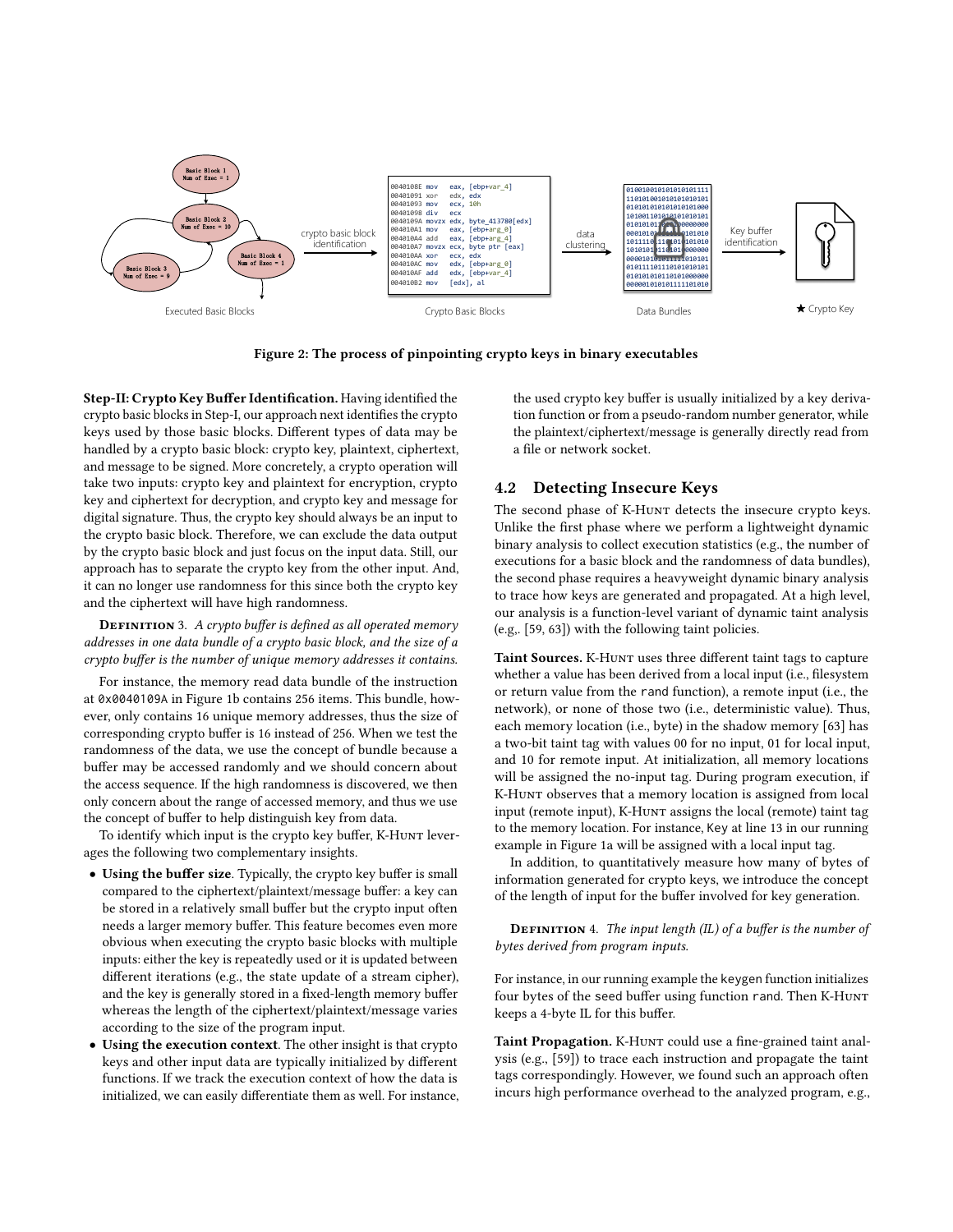causing a remote peer to close the network socket due to connection time out, or the GUI freezing for non-networking programs, e.g., WinRAR. Therefore, we have develop a lightweight, functionlevel, taint propagation policy, which propagates taint tags based only on the memory read and memory write operations inside the execution context of a function. This propagation is based on the fact that K-Hunt only requires knowing whether a buffer contains data from either deterministic, local input, or remote input (i.e., the three taint tags). Therefore, it does not need to propagate the taint tags precisely for each instruction. Instead, it can propagate taint tags at the higher function level, significantly improving efficiency.

More specifically, K-HUNT taints all the data definitions (i.e., memory writes) inside a function using the taint tag of the input data. As such, it only needs to instrument the memory read and write instructions. The memory read instructions define the taint source for the function, and the memory write instructions define the taint tags for the memory data based on the current function's taint . If a new taint source to the function is observed, the new taint tags are unioned with the current function's taint tag. All the defined data inside this function will from that point on have a unioned taint tag (e.g., tag with bits 11 to represent both local and remote input). In our running example, the seed buffer in the keygen function will be tainted with local input tag, and thus the global Key buffer will also be assigned the local input tag.

While propagating the taint tags, we also propagate the IL for the buffers. Such information is particularly useful for determining whether a key has sufficient randomness. In particular, for each function, K-Hunt tracks the total number of IL. Then whenever there is a memory write information, it propagates the current IL to this buffer. When the function returns, it recalculates the IL for each buffer based on both the number of bytes accessed and also the current IL for this function. Assume that one function accesses two buffers during its execution. K-HUNT records how many bytes in each buffer are accessed, respectively. If the number of bytes does not exceed the IL of the host buffer, K-HUNT adds this number to the IL of the newly initialized buffer. Otherwise it adds the IL of the host buffer to the IL of the new buffer. Finally, we check whether the IL of the new buffer is larger than the size of the buffer. If so, the IL is adjusted to the size of the buffer. Through performing such IL propagation, K-Hunt maps the information from input buffer to the output buffer of one function.

Taint Sinks. With the aforementioned taint sources and taint propagation policy, all the memory locations will have a taint tag showing whether the data comes from local or remote input, or is deterministic. To identify insecure crypto keys, K-HUNT checks the taint tag of the buffer at the crypto basic block (to check whether the key is improperly generated) or when the program exits (to check for key residue). In particular, we use the following policies to detect the insecure crypto keys.

• Detecting DGK. If a key is not derived from any input, i.e., is deterministic, then K-HUNT considers that the generation of the key is flawed. In addition, K-HUNT checks whether the key receives enough information from non-deterministic inputs. This is done through an analysis of the key buffer IL. For example, in our running example the key is initialized in the keygen function. At the beginning of the function a seed buffer is initialized

with a 4-byte IL. Then the key buffer in the same function is initialized. At that time, the IL of the key buffer is also assigned as 4 because the function only accesses one buffer with a 4-byte IL. As a result, even if the size of the key buffer is 16, it has a smaller IL of 4-byte. Eventually, if the IL of a key buffer has the size less than a threshold, 16 bytes (128 bits) in our current design, we consider the key is insecure. In this case the used key buffer has a 4-byte IL and is obviously insecure.

- Detecting INK. An insecurely negotiated key is a crypto key shared between two parties (e.g., a session key between a client and a server) where the key value is only influenced by one party [\[30\]](#page-12-7). A negotiated key is the symmetric key used for encrypting or decrypting network data. If we know there is a negotiated key but the taint tag for this key includes only local input tag or remote input tag (not both), K-HUNT considers this is an insecurely negotiated key.
- Detecting RK. When a crypto operation terminates, all memory buffers holding involved crypto keys should be cleared [\[69\]](#page-13-6). To detect any recoverable keys, K-HUNT searches the memory to check any partial existences of the keys in memory when the process terminates. A key is considered recoverable if one third of its content still exists in memory [\[49\]](#page-12-12). Therefore, we cross check the content of the data bundles, and if one third of the content still matches with the original key buffer, K-HUNT considers it a recoverable key. In our running example, the Key buffer is allocated in the global memory region, and is not cleared after process termination. K-HUNT therefore detects it is an RK case.

#### <span id="page-5-0"></span>5 IMPLEMENTATION

We have implemented K-HUNT using Intel PIN [\[56\]](#page-13-7), a popular dynamic binary instrumentation (DBI) framework. We use dynamic analysis instead of static analysis for different reasons. First, we need to measure execution statistics such as the randomness of the runtime data and the number of executions of a basic block. Second, static analysis faces limitations analyzing memory buffers, e.g., due to indirect memory addressing. Third, the static dentification of function boundaries, needed for the function-level taint propagation, is challenging, especially for C++ libraries [\[28\]](#page-12-13). Using DBI, K-HUNT can leverage the runtime information to identify function boundaries. Finally, DBI is able to handle executables with some protections (e.g., code packing or VM obfuscation).

We have implemented three Pintools for code profiling, randomness testing, and key tracking. In Phase I, the executable is first run with the code profiling Pintool to find which candidate basic blocks should be tested for randomness. Then, the program is executed again with the randomness testing Pintool to collect the runtime information needed for the randomness test. In Phase II, the key tracking Pintool is used to check how program inputs affect the key derivation and how crypto keys are propagated.

To detect the key residue, we should rigorously have implemented a kernel module to monitor all of the process pages belonging to the target process right after the process terminates. Unfortunately, PIN does not provide such kernel-level APIs. Instead, we instrument the callback function PIN\_AddFiniFunction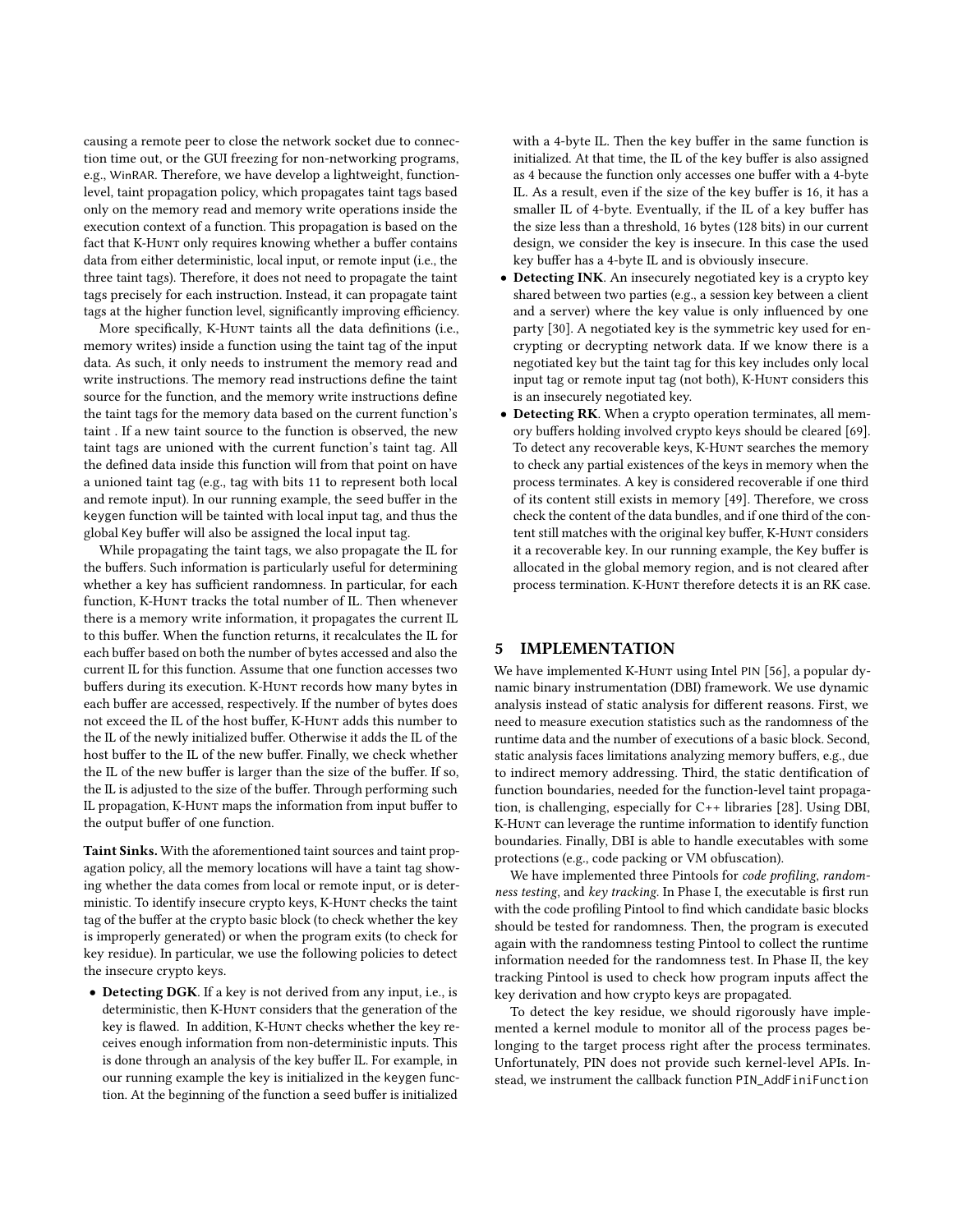in our key tracking pintool to trigger the memory check. This callback is invoked right after the execution of all user defined cleanup functions and before the process terminates.

Labeling Program Inputs. K-HUNT needs to set the input taint tag when the program receives local or remote input. To this end, it hooks the system APIs that deal with such inputs (e.g., read, fread, recv) , as well as APIs related to random number generation (e.g., rand()). The local tag is set if the input comes from the filesystem or a random number generation API, and the remote tag if the input comes from a network socket.

Differential Testing. K-HUNT can optionally use a differential analysis step to identify candidate basic blocks in Phase I that are unrelated to crypto operations, and thus be removed from the candidate set. To this end, it compares two traces, obtained by running the program executable with and without triggering the crypto operations (e.g., executing 7-zip with or without file encryption). Then, it identifies candidate basic blocks that do not appear in the execution with crypto operations, as well as candidate blocks that apper in both executions with and without crypto operations. In both cases, those candidate basic blocks cannot be crypto basic blocks. Note that differential analysis is just an optional optimization to reduce the number of candidate basic blocks to be considered.

On-Demand Tracing. Crypto operations are often CPU-intensive and a dynamic analysis with large performance overhead could significantly interfere with the normal program execution. To address this, K-Hunt uses on-demand tracing , applying heavyweight program analysis only on necessary code blocks. For instance, in the first phase, both the number of executions of candidate basic blocks and the data randomness are analyzed to determine the crypto basic blocks. However, the testing of randomness requires a time-consuming analysis. To reduce this overhead, K-HUNT first uses code profiling to count the number of candidate basic block executions and excludes irrelevant candidate basic blocks. In this manner, it only needs to apply the more expensive randomness testing on the remaining candidate basic blocks. In the second phase of analysis, K-Hunt only instruments the memory read and memory write instructions to propagate the taint tag at function level, as described in [§4.2.](#page-4-0) This significantly reduces the overhead of our taint analysis.

Entropy Test. A time-consuming step in K-HUNT is the randomness test. To speed this step, we conduct a more lightweight entropy test before, so that the randomness test is only applied to those bundles with high entropy. Note that a bundle with high randomness must also possess high entropy, while a bundle with high entropy may not have high randomness [\[65\]](#page-13-8).

Online Analysis. K-HUNT uses an online analysis approach. It could also operate on execution traces to reduce the runtime overhead. Nonetheless, we found an online approach is more suitable to our goal because offline analysis leads to extremely large execution traces (often >100GB), which create an I/O bottleneck slowdown.

<span id="page-6-1"></span>

| Library                 | <b>Version</b> | Category          | Protection  |  |
|-------------------------|----------------|-------------------|-------------|--|
| Botan <sup>[3]</sup>    | 1.10.13        | Crypto Libraries  |             |  |
| $Crypto++[6]$           | 5.6.4          | Crypto Libraries  |             |  |
| Libgcrypt [11]          | 1.6.6          | Crypto Libraries  |             |  |
| LibSodium [12]          | 1.0.12         | Crypto Libraries  |             |  |
| LibTomcrypt [13]        | 1.17           | Crypto Libraries  |             |  |
| Nettle [16]             | 3.3            | Crypto Libraries  |             |  |
| GnuTLS [7]              | 3.5.13         | SSL/TLS Libraries |             |  |
| mbedTLS [21]            | 2.3.0          | SSL/TLS Libraries |             |  |
| OpenSSL [17]            | 1.1.0f         | SSL/TLS Libraries |             |  |
| WolfSSL [26]<br>3.9.10  |                | SSL/TLS Libraries |             |  |
| <b>Application</b>      | <b>Version</b> | Category          | Protection  |  |
| $7 - Zip [1]$           | 9.20           | File Compressor   |             |  |
| Ccrypt <sup>[4]</sup>   | 1.10           | File Encryptor    | <b>UPX</b>  |  |
| Cryptcat [5]            | 1.2.1          | Messenger         |             |  |
|                         | 1.337          | File Encryptor    |             |  |
| Cryptochief [20]        |                |                   |             |  |
| Enpass <sup>[2]</sup>   | 5.6.0          | Password Manager  |             |  |
| Imagine [8]             | 1.1.0          | Picture Browser   | <b>UPX</b>  |  |
| IpMsg $[9]$             | 4.60           | Messenger         |             |  |
| KeePass <sup>[10]</sup> | 1.34           | Password Manager  |             |  |
| MuPDF [15]              | 1.11           | PDF Parser        |             |  |
| <b>PSCP</b> [18]        | 0.62           | SSH client        |             |  |
| Sage [19]               | 2.0            | Ransomware        |             |  |
| Ultrasurf [22]          | 15.04          | Proxy client      | Themida     |  |
| WannaCry [23]           | 1.0            | Ransomware        |             |  |
| Wget [24]               | 1.11.4         | Downloader        | Dynamic DLL |  |
| WinRAR <sup>[25]</sup>  | 5.40           | File Compressor   |             |  |

Table 1: The collected binary executables in our benchmark.

#### 6 EVALUATION

We have tested K-Hunt with 10 popular crypto libraries and 15 real-world programs, identifying many insecure keys among these programs. In this section, we present our evaluation results. We first describe our experimental setup in [§6.1,](#page-6-0) then present the detection results for crypto keys in [§6.2,](#page-7-0) and finally detail the identified insecure keys in [§6.3.](#page-8-0)

#### <span id="page-6-0"></span>6.1 Experiment Setup

As far we know, there are no standard benchmarks that cover widely used crypto algorithms. As such, we create a benchmark, detailed in [Table 1,](#page-6-1) that contains recent versions of 10 crypto libraries and 15 real-world programs that use crypto operations. Our collected benchmark suite includes: (a) popular standard symmetric ciphers (AES, Twofish), asymmetric ciphers (RSA), stream ciphers (RC4, ChaCha20), and digital signatures (DSA, ECDSA, Ed25519); (b) different key sizes for the same algorithm (e.g., AES-128, AES-256); (c) one proprietary cipher (Cryptochief); (d) proprietary programs for which we do not have access to the source code (Cryptochief, Imagine, UltraSurf, WinRAR); (e) benign programs that use binary code protection techniques such as code packing (Ccrypt, Imagine, UltraSurf); and (f) two samples from recent ransomware families (Sage, WannaCry).

For each crypto library, we developed test programs to encrypt/decrypt using AES, RSA, and to sign/verify using ECDSA. Since Libsodium does not support RSA and ECDSA, we included the Ed25519 digital signature instead.

For each program, we have manually built the ground truth regarding their key management using the program's source code (when available), or by manually reverse-engineering the executables (for proprietary programs and malware). Note that for programs for which source code is available, we only use the source code to build the ground truth. K-HUNT operates on executables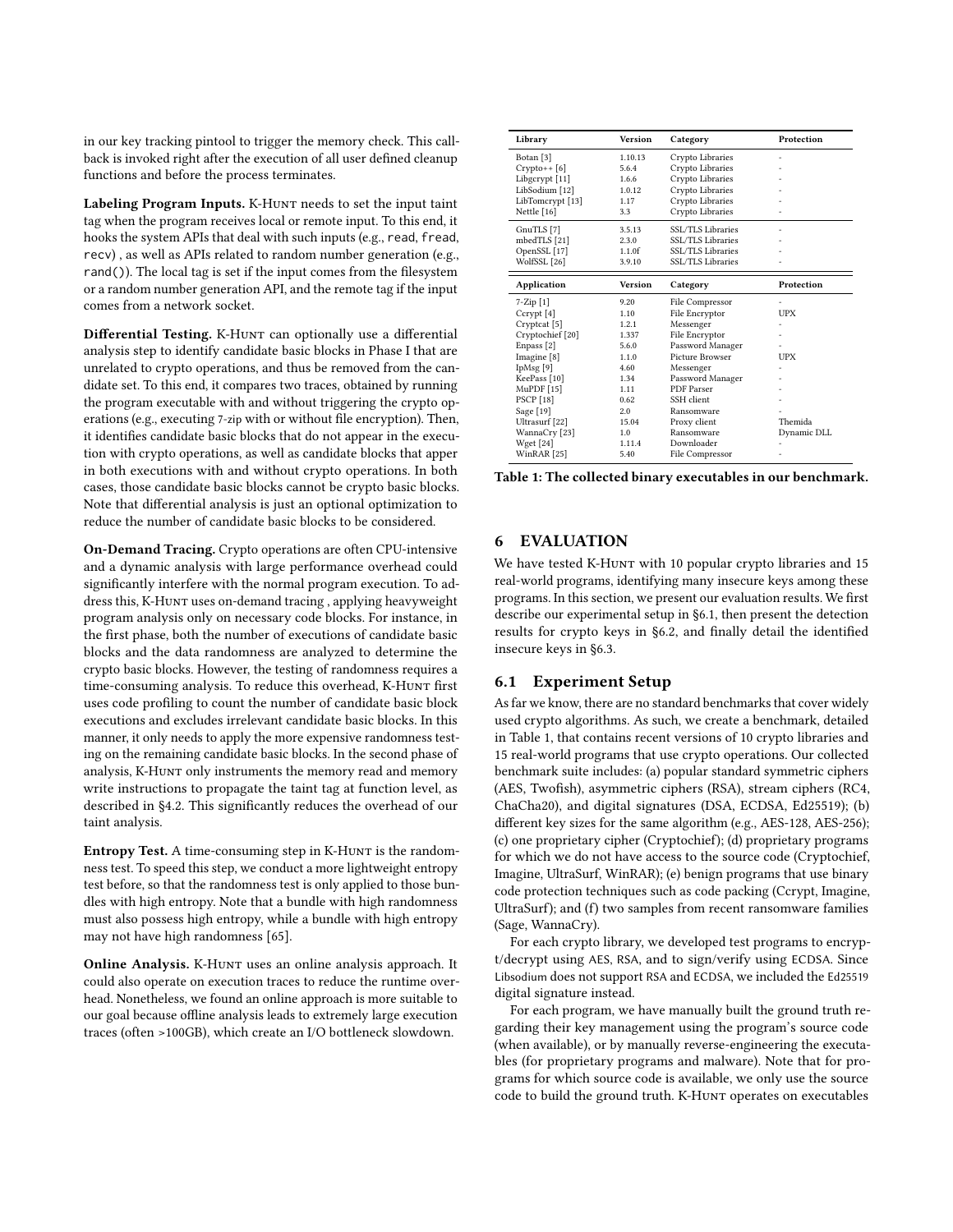<span id="page-7-1"></span>

| Target      | Algorithm                       | <b>B1</b>      | B <sub>2</sub>        | B <sub>3</sub>        | N                 | s           | IL              |
|-------------|---------------------------------|----------------|-----------------------|-----------------------|-------------------|-------------|-----------------|
|             | <b>AES-256</b>                  | 53             | 13                    | 7                     | $\overline{1}$    | 240         | $\overline{32}$ |
| Botan       | <b>RSA-2048</b>                 | 1180           | 569                   | 162                   | 6                 | 1024        | 256             |
|             | <b>ECDSA</b>                    | 958            | 921                   | 300                   | $\overline{c}$    | 224         | 128             |
|             | AES-256                         | 1281           | 26                    | 5                     | $\mathbf{1}$      | 240         | 32              |
| $Crypto++$  | <b>RSA-2048</b><br><b>ECDSA</b> | 1949<br>1916   | 924<br>1425           | 214<br>305            | 6<br>8            | 896<br>288  | 256<br>64       |
|             |                                 |                |                       |                       |                   |             |                 |
|             | AES-256                         | 126            | 25                    | 3                     | $\mathbf{1}$      | 240         | 32              |
| Libgcrypt   | <b>RSA-2048</b><br><b>ECDSA</b> | 565<br>340     | 463<br>322            | 153<br>49             | 6<br>10           | 896<br>320  | 896<br>96       |
| LibSodium   | <b>AES NI-256</b><br>Ed25519    | 7<br>690       | $\overline{4}$<br>686 | $\overline{4}$<br>171 | $\mathbf{1}$<br>8 | 240<br>288  | 32<br>256       |
|             |                                 |                |                       |                       |                   |             |                 |
|             | AES-256<br>RSA-2048             | 60<br>404      | 43<br>385             | $\overline{4}$<br>69  | $\mathbf{1}$<br>7 | 240<br>1152 | 32<br>1152      |
| LibTomcrypt | <b>ECDSA</b>                    | 330            | 274                   | 72                    | $\overline{4}$    | 128         | 97              |
|             |                                 |                |                       |                       |                   |             |                 |
|             | AES-256<br><b>RSA-2048</b>      | 38<br>411      | 13<br>87              | 3<br>61               | $\mathbf 1$<br>6  | 240<br>1152 | 32<br>896       |
| Nettle      | <b>ECDSA</b>                    | 186            | 92                    | 39                    | 8                 | 288         | 32              |
|             | AES-256                         | 44             | 40                    | 13                    | $\mathbf{1}$      | 240         | 32              |
|             | <b>RSA-2048</b>                 | 154            | 138                   | 39                    | 12                | 1664        | 256             |
| mbedTLS     | <b>ECDSA</b>                    | 255            | 245                   | 47                    | 9                 | 384         | 64              |
|             | AES-256                         | 58             | 10                    | $\overline{4}$        | $\mathbf 1$       | 240         | 32              |
| OpenSSL     | <b>RSA-2048</b>                 | 210            | 175                   | 41                    | 10                | 1552        | 640             |
|             | <b>ECDSA</b>                    | 188            | 143                   | 17                    | 6                 | 192         | 50              |
|             | AES-256                         | 50             | 36                    | $\overline{4}$        | $\mathbf{1}$      | 240         | 32              |
| WolfSSL     | <b>RSA-2048</b>                 | 295            | 235                   | 36                    | 7                 | 1152        | 1152            |
|             | <b>ECDSA</b>                    | 277            | 202                   | 27                    | 5                 | 160         | 32              |
| $7$ -zip    | <b>AES NI-256</b>               | $\overline{c}$ | $\overline{c}$        | $\overline{c}$        | $\mathbf{1}$      | 240         | 32              |
| Ccrypt      | AES-256                         | 44             | 5                     | 1                     | $\,1$             | 240         | 32              |
| Cryptcat    | Twofish                         | 54             | 14                    | $\overline{7}$        | $\mathbf{1}$      | 160         | varied          |
| Cryptochief | Proprietary *                   | 23             | 12                    | $\mathbf{1}$          | $\mathbf{1}$      | 8           | 3               |
| Enpass      | <b>AES NI-256</b>               | 8              | 3                     | 3                     | $\,1$             | 240         | 32              |
| Imagine     | DSA-1024 *                      | 241            | 72                    | 12                    | 5                 | 464         | 928             |
| IpMsg       | AES-256                         | 168            | 12                    | $\overline{4}$        | $\mathbf{1}$      | 240         | 32              |
| Keepass     | AES-256                         | 481            | 118                   | 19                    | $\mathbf{1}$      | 240         | 32              |
| MuPDF       | AES-128                         | 262            | 46                    | $\overline{4}$        | $\mathbf 1$       | 176         | 16              |
| <b>PSCP</b> | AES-256                         | 195            | 9                     | 5                     | $\mathbf 1$       | 240         | 32              |
| Sage        | ChaCha20 *                      | 31             | 17                    | $\overline{c}$        | $\mathbf{1}$      | 256         | 32              |
| UltraSurf   | $RC4*$                          | 191            | 79                    | 6                     | $\mathbf 1$       | 1024        | 16              |
| WannaCry    | AES-128 *                       | 26             | 12                    | 3                     | $\,1$             | 352         | 16              |
| Wget        | AES-256                         | 268            | 22                    | 3                     | $\,1$             | 240         | 32              |
| WinRAR      | AES-128 *<br>AES-256 *          | 181<br>214     | 58<br>51              | 3<br>3                | $\mathbf{1}$<br>1 | 176<br>240  | 32<br>48        |

Table 2: Results of the key pinpointing and key identification. ∗ denotes that the implementation of this algorithm is proprietary.

and does not require access to the program's source or debugging symbols.

Input Preparation. We have prepared test cases of different sizes for each program, so that each test case triggers a cryptographic operation. The test cases can be easily produced using the high-level descriptions of the software available on their webpages, e.g., that it encrypts a file with password, there is no need to know any low level details about the program. Furthermore, most of the payload of the test cases can be random, as long as the crypto operation is triggered. For the differential analysis, we also prepared test cases of different sizes that do not trigger a crypto operation.

Executions. For each test case, K-HUNT executes the program three times with different instrumentations. In the first execution, K-HUNT obtains basic block statistics to identify candidate crypto basic operation blocks. In the second execution, K-HUNT tests the data randomness to identify the actual crypto basic blocks and analyzes them to locate the crypto keys. In the third execution, K-Hunt performs the taint analysis of the crypto keys to detect insecure crypto keys.

Host. K-Hunt can run on both Windows and Linux thanks to Pin's support for both platforms. We use a Dell workstation installed with both Windows 7 and Fedora 25 operating systems as the testing platform. The workstation has an Intel Core i7-6700 CPU (3.4GHz), with 16GB physical memory and a 2TB disk.

#### <span id="page-7-0"></span>6.2 Effectivenesses of Key Identification

[Table 2](#page-7-1) details the results of K-HUNT's key buffer pinpointing for each of the programs<sup>[1](#page-7-2)</sup>. The table shows in column **B1** the number of candidate basic blocks that contain a high arithmetic instruction ratio; in B2 the subset of B1 candidate basic blocks with a linear relation with the input size; in B3 the number of identified crypto basic blocks, i.e., B2 candidate basic blocks that produce data bundles with high randomness; in N the number of identified key buffers; in S the total size of the identified key buffers; and in IL the input length of the identified key buffers.

We can observe from columns **B1-B3** that all three constraints to identify crypto basic blocks are needed. If we only use the first constraint, i.e., arithmetic instruction ratio, many irrelevant basic blocks are included especially for data transformation programs (e.g., WinRAR, MuPDF). If we only use the first two constraints, asymmetric ciphers still have a large number of candidate basic blocks. Thus, we must also the randomness of the operated data to locate the crypto basic blocks that actually use the crypto key.

We evaluate the correctness of the crypto key detection using the manually-generated ground truth. We do not find any false positives among these programs, but false positives are possible in some cases discussed in [§7,](#page-10-0) e.g., if keys are stored in registers. We find two false negatives, one in Wget, the other in PSCP. Both are due to key exchange protocols that combine an asymmetric cipher with a symmetric cipher. In both cases, K-HUNT only discovers the secret key of the symmetric cipher because there is a linear relation between the number of crypto basic block executions and the input size. Since the input for the asymmetric cipher is a single block when protecting the symmetric key, K-HUNT is not able to pinpoint the public keys. However, if the public key is used to protect the data rather than the key our analysis is able to identify these public keys (e.g., the case of Imagine discussed in [§6.3\)](#page-8-0).

To better understand how our analysis performs, we have conducted an in-depth investigation and obtained a number of interesting findings, which are summarized below:

Key buffers of block ciphers. In our benchmark the most frequently used cipher is the AES block cipher. We found that all of the AES implementations store the round keys (11 or 15 rounds) in one key buffer (176 or 240 bytes). Nonetheless, the format of those key

<span id="page-7-2"></span><sup>&</sup>lt;sup>1</sup>Note that GnuTLS is missing because it relies on Nettle or Libgcrypt as its crypto backend, and the results of both Nettle and Libgcrypt are already listed.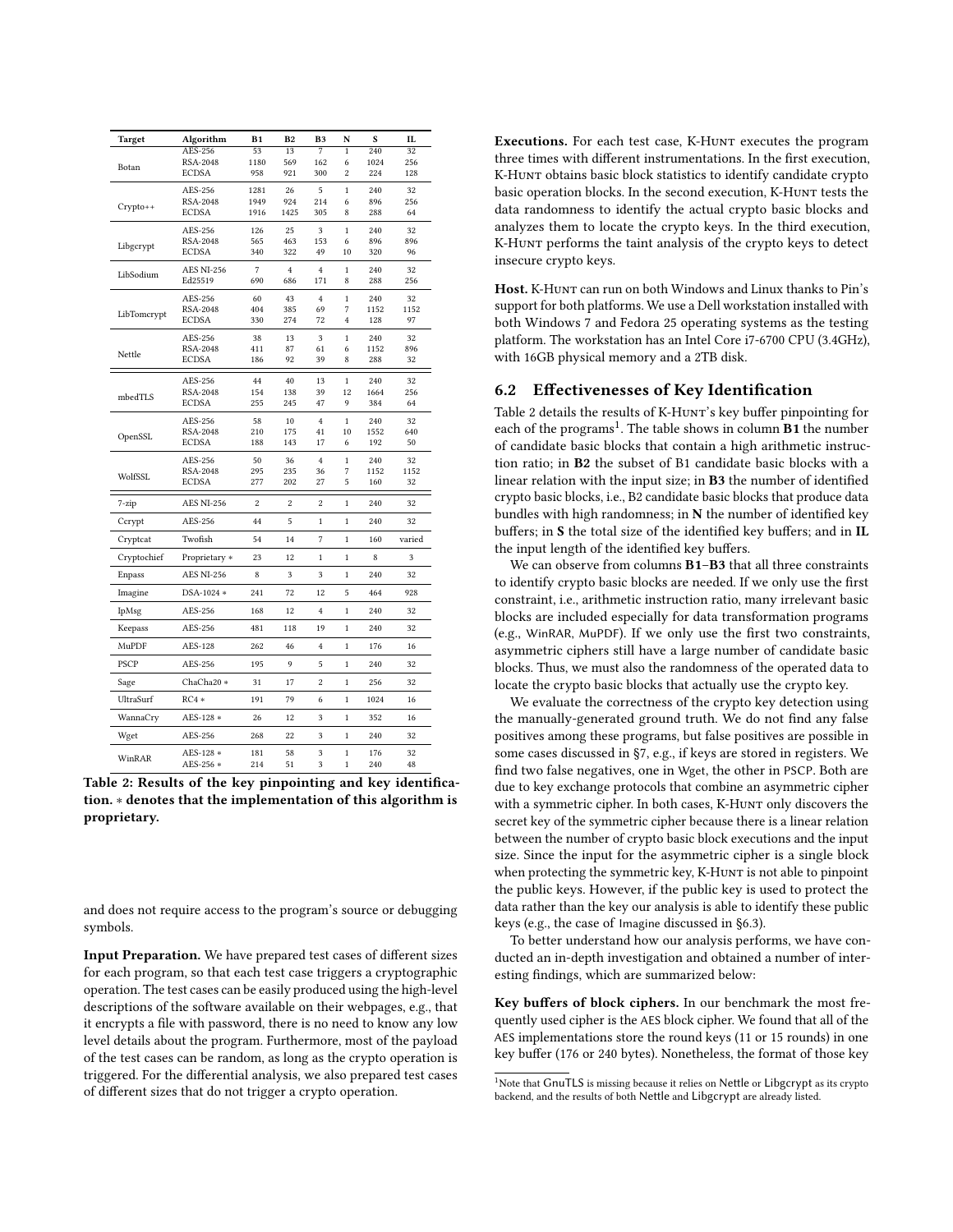buffers are often diversified in terms of byte orders and buffer sizes. For instance, AES key buffers of WinRAR and Putty-SCP use different byte orders. Meanwhile, malware authors can also deliberately obfuscate the key format to evade the detection. We found that the recent ransomware, WannaCry, allocates a non-standard AES-128 round key buffer with double the normal size (i.e., 352 instead of 176 bytes). As a result, signature-based key searching techniques (e.g., [\[14,](#page-12-39) [57,](#page-13-9) [64\]](#page-13-10)) are unlikely to identify the key. K-HUNT instead is not affected by such an implementation variation. Additionally, K-Hunt handled Intel's hardware AES encryption in the case of Libsodium, Enpass, and 7-zip through directly labeling AES NI instructions and identifying the relevant key buffers.

Key buffers of stream ciphers. In our benchmark three programs (Cryptochief, Ultrasurf, and Sage) use stream ciphers. A stream cipher often maintains a "state" in a fixed-length memory buffer to update the key stream. This state is continuously updated during the encryption. Therefore we could not distinguish it by simply assuming the key is immutable. K-Hunt pinpoints the key buffer from crypto blocks that operate on it, and accurately detects its range. The key buffers of stream ciphers RC4 and ChaCha20 are both 256 bytes and the home-made stream cipher in Cryptochief [\[20\]](#page-12-27) uses a 8-byte key buffer, as shown in the S-column.

Key buffers of public-key ciphers. Unlike block ciphers and stream ciphers where K-HUNT identifies a single buffer (N column in [Table 2\)](#page-7-1), K-HUNT identified multiple key buffers for asymmetric ciphers. This happens because public keys used by asymmetric ciphers usually consists of several components that may be stored in different buffers, e.g.,  $d$  and  $n$  in RSA. Interestingly, we found the length of key buffers are often much larger than the length of the required public key. We then checked the source code of each crypto library and found that certain public key encryption are actually implemented in a very optimized way, which often uses a varied public key with larger integers. For instance, we found all tested crypto libraries implement the RSA algorithm with the Chinese Remainder Theorem (CRT) optimization, which requires a number of extra parameters (e.g.,  $d_p$ ,  $d_q$ ,  $q_{inv}$ ) besides the wellknown parameters (e.g.,  $n$ ,  $d$ ,  $p$ ,  $q$ ). In this situation the detected RSA key buffers covers all used large integers.

#### <span id="page-8-0"></span>6.3 Effectiveness of Insecure Key Detection

After pinpointing the crypto keys, K-HUNT uses the key tracking Pintool to identify insecure keys: deterministically generated keys (DGK), insecurely negotiated keys (INK), and recoverable keys (RK). [Table 3](#page-8-1) summarizes the detection results. Among the 25 tested programs, 22 contain at least one insecure key. Only three (Botan, Crypto++, PSCP) do not have any insecure crypto keys. Overall, K-Hunt finds 25 insecure keys in 8 libraries and 14 applications. Thus, insecure keys occur not only in applications using crypto operations, but also in well-established crypto libraries.

The most common class of identified insecure keys are recoverable keys. K-HUNT found 21 recoverable keys in 8 libraries and 13 applications. K-HUNT also found two deterministic keys (each in a separate application) and two insecurely negotiated keys (each in a separate application as well). In the following, we detail the detection of each class of insecure keys.

<span id="page-8-1"></span>

|                  |     |            | RK  |     |             |             |  |  |
|------------------|-----|------------|-----|-----|-------------|-------------|--|--|
| <b>Target</b>    | DGK | <b>INK</b> | NMZ | MMZ | <b>RKPS</b> | <b>RKPH</b> |  |  |
| Botan            |     |            |     |     |             |             |  |  |
| Crypto++         |     |            |     |     |             |             |  |  |
| Libgcrypt        |     |            |     |     |             |             |  |  |
| LibSodium        |     |            |     |     |             |             |  |  |
| LibTomcrypt      |     |            |     |     |             |             |  |  |
| Nettle           |     |            |     |     |             |             |  |  |
| GnuTLS           |     |            |     |     |             |             |  |  |
| mbedTLS          |     |            |     |     |             |             |  |  |
| OpenSSL          |     |            |     |     |             |             |  |  |
| WolfSSL          |     |            |     |     |             |             |  |  |
| 7-zip            |     |            |     |     |             |             |  |  |
| Ccrypt           |     |            |     |     |             |             |  |  |
| Cryptcat         |     |            |     |     |             |             |  |  |
| Cryptochief      |     |            |     |     |             |             |  |  |
| Enpass           |     |            |     |     |             |             |  |  |
| Imagine          |     |            |     |     |             |             |  |  |
| IpMsg            |     |            |     |     |             |             |  |  |
| Keepass          |     |            |     |     |             |             |  |  |
| MuPDF            |     |            |     |     |             |             |  |  |
| PSCP             |     |            |     |     |             |             |  |  |
| Sage             |     |            |     |     |             |             |  |  |
| <b>UltraSurf</b> |     |            |     |     |             |             |  |  |
| WannaCry         |     |            |     |     |             |             |  |  |
| Wget             |     |            |     |     |             |             |  |  |
| WinRAR           |     |            |     |     |             |             |  |  |

Table 3: Results of the detected insecure keys in the tested benchmarks.

(I) Detecting DGK. Since the key generation process is not managed by the crypto libraries, we excluded the libraries from the detection of deterministically generated keys, and only evaluated the 15 applications. Among the 15 applications, K-HUNT identified deterministically generated keys in two: Cryptochief that uses a proprietary stream cipher and Imagine that uses a close-source implementation of DSA-1024.

The first case of DGK is in the Imagine picture browser software, which uses a digital signature to verify whether a user provided license code is valid. K-HUNT identified five crypto key buffers. Those buffers had only deterministic taint tag, which indicated a deterministic key is used. We then conducted a manual analysis of the application and found a very complex crypto flaw: the program uses an incorrect DSA signature verification to check the license code, which leads to the exposure of private key. Such an insecure key management has actually been leveraged to break the ECDSA digital signature of Sony Play Station 3 [\[42\]](#page-12-40).

In particular, a DSA cipher contains five large integers:  $p$ ,  $q$ ,  $g$  as fixed parameters (which are public known),  $x$  as the private key (which should never be leaked), and  $k$  as a random factor (which should be a random secret). It generates a public key  $y = g^x \bmod p$ . To use DSA for digital signature, it has to go through the following two processes.

• Signature Generation. To sign a message m, the DSA cipher computes the signature as a pair  $(r, s)$  with a cryptographic hash function  $H$  (e.g., SHA-256) through equation (1) and (2), and then distribute  $r$  and  $s$  to the receiver.

$$
r = g^k \mod p \mod q \tag{1}
$$

$$
s = k^{-1}(H(m) + x \cdot r) \mod q \tag{2}
$$

• Signature Verification. The receiver then verifies the signature  $(r, s)$  with the public knowledge of p, q, g, y and  $H(m)$  to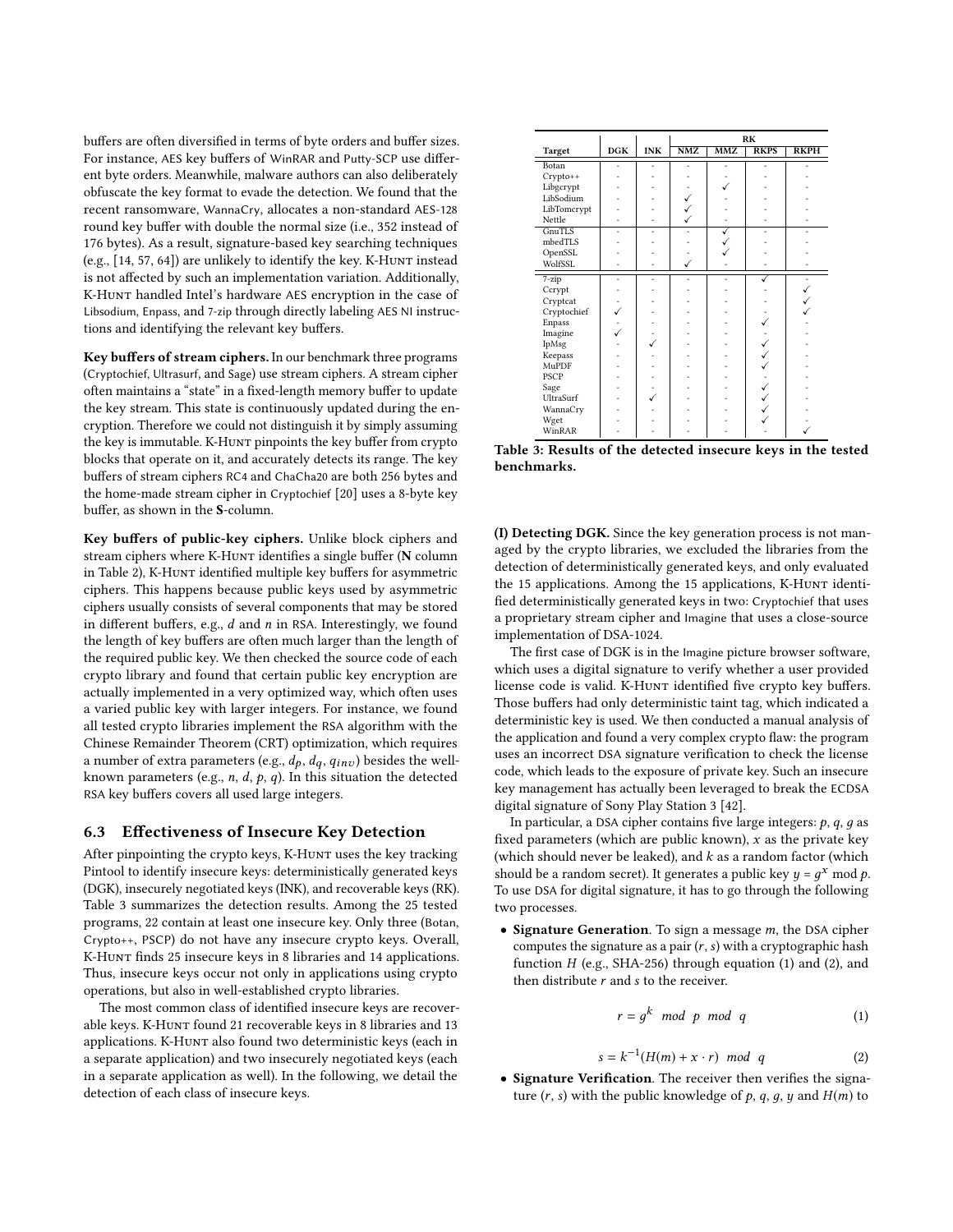verify whether the signature is valid if  $v$ , calculated using the following equation from  $(3)$  to  $(6)$ , equals to r.

$$
w = s^{-1} \mod q \tag{3}
$$

$$
u_1 = H(m) \cdot w \mod q \tag{4}
$$

$$
u_2 = r \cdot w \mod q \tag{5}
$$

$$
v = (g^{u_1} \cdot y^{u_2} \bmod p) \bmod q \tag{6}
$$

Through manual reverse-engineering, we noticed that the five detected key buffers correspond to the publicly known parameters  $p, q, q, y$ , and the random secret factor k. Thus, Imagine actually leaks the random secret factor  $k$  by hard-coding it in the software. A further reverse engineering of the license registration process of Imagine reveals that this software only tells the user s without passing  $r$ , when a user provides a message  $m$  to generate its digital signature. However, the signature verification requires  $r$  in equation (5). Therefore, the software then locally computes  $r$  by using equation (1) through a hard-coded  $k$ . Unfortunately, the exposure of  $k$  is a severe mistake for DSA digital signature. Specifically, if an attacker has obtained a legal pair of  $(r, s)$ , with the leaked  $k$ , it can then compute the private key  $x$  with the following equation:

$$
x = r^{-1}(k \cdot s - H(m)) \bmod q \tag{7}
$$

As such, an attacker is able to forge any other legitimate digital signatures with the private key  $x$ . We have informed the developer of Imagine, and this vulnerability has been confirmed and the patch is still under development as the time of this writing.

The second case of deterministically generated key was found in Cryptochief, a file encryption tool<sup>[2](#page-9-0)</sup>. This program accepts two files as inputs: one is a key file and the other is a plaintext file. It then outputs an encrypted file. The lengths of the key and plaintext files are both arbitrary, while the length of the encrypted file is equal to that of the plaintext file.

We used K-HUNT to monitor the encryption process of Cryptochief. Interestingly, K-HUNT pinpointed that the key buffer has only 8 bytes, and this key buffer is composed from three local input sources. The IL for each input source is only one byte. Therefore, this key buffer has only three bytes IL. This indicates that the key buffer only acquires at most 24-bits of information from the local input. As such, an attacker can easily brute force all the possible keys with just  $2^{24}$  possibilities to decrypt any ciphertext without the key file. Our further analysis with program source code reveals that the key derivation function of Cryptochief only uses the head byte, the tail byte and the count of all bytes of the key file data to generate an 8-byte key buffer.

(II) Detecting INK. In secure key agreement protocols, the shared key should be influenced by all participants. As a result, when K-HUNT reveals that a shared key is generated with non-deterministic inputs, it further checks whether the non-deterministic inputs come from different parties. In our experiments we only consider the client-server model, which involves two participants. Of the five

crypto protocols in Cryptcat, Wget, UltraSurf, IpMsg, and PSCP, two protocols in Ultrasurf and IpMsg use insecurely negotiated keys. Both programs generate session keys locally and the server just accepts the key from the client.

More specifically, in the case of IpMsg that adopts a message encryption with RSA-2048 and AES-256, although K-HUNT does not identify the used RSA key, it does discovers that the AES key is selected locally (the key is generated using the Windows CryptGenRandom API). Actually, it is a common mistake to conduct a session key exchange if the client encrypts the session key with a deterministic server RSA public key (and then sends it to the server). This not only brings the issue that the session can be controlled by a malicious or tampered client, but also hinders the server to authenticate the client since every attacker could forge the identity through using the public key.

(III) Detecting RK. We investigated the root cause of recoverable keys in both libraries and applications by analyzing the source code, or reverse-engineering the program's binary when the source was not available. The recoverable keys are split into four subclasses in [Table 3,](#page-8-1) two that affect crypto libraries and two that affect applications. These subclasses are explained below.

RK in Crypto Libraries. Recoverable keys are due to the lack of crypto key buffer sanitization. In particular, we found four libraries (Libsodium, LibTomcrypt, Nettle, WolfSSL) that do not zero out the crypto key buffer, which we term No-Memory-Zeroing (NMZ). For instance, in Nettle and WolfSSL, the library developers do not provide any scrubbing functions. For LibTomcrypt, the scrubbing function provided by the library developers is implemented as an empty function. An unintentional case happens in Libsodium. Although it provides a sodium\_memzero scrubbing function to clean most of its key buffer, Libsodium ignores the round key extension in its AES implementation (utilizing AES NI hardware feature): the round key buffer on the stack is not cleaned and thus could be leaked. We have reported this recoverable key to the developers, and they have patched this issue.

We also found four libraries that use what we term Manual-Memory-Zeroing (MMZ), in which a scrubbing function is provided to clean the key buffer. For instance, mbedTLS uses mbedtls\_aes\_ free to zero the key; GnuTLS uses zeroize\_temp\_key in wrap\_ nettle\_cipher\_close to zero the key; and Libgcrypt uses gcry\_ cipher\_close to zero the key. However, a major problem for MMZ is that it does not clean the sensitive data automatically and it may leave the crypto key in memory if the scrubbing function is not invoked.

RK in Crypto Applications. We identify two common root causes for recoverable keys in crypto applications. We term the first RK in Program Heap (RKPH). In this category crypto key buffers are freed without having been sanitized after the crypto operation completes. There are 4 applications with insecure crypto keys in this category. Among those applications, Ccrypt, Cryptcat, and WinRAR, all have been developed for more than 10 years, but they are still vulnerable to the crypto key buffer sanitization issue.

We term the second RK in Program Stack (RKPS). A crypto key buffer can also be placed in the stack and developers often ignore the sanitization of stack variables. This recoverable key category

<span id="page-9-0"></span><sup>2</sup>Cryptochief was first mentioned by Bruce Schneier in his blog article [\[62\]](#page-13-11) in 2006. The source code of this program is released [\[20\]](#page-12-27) after the Hack.lu 2014 CTF contest.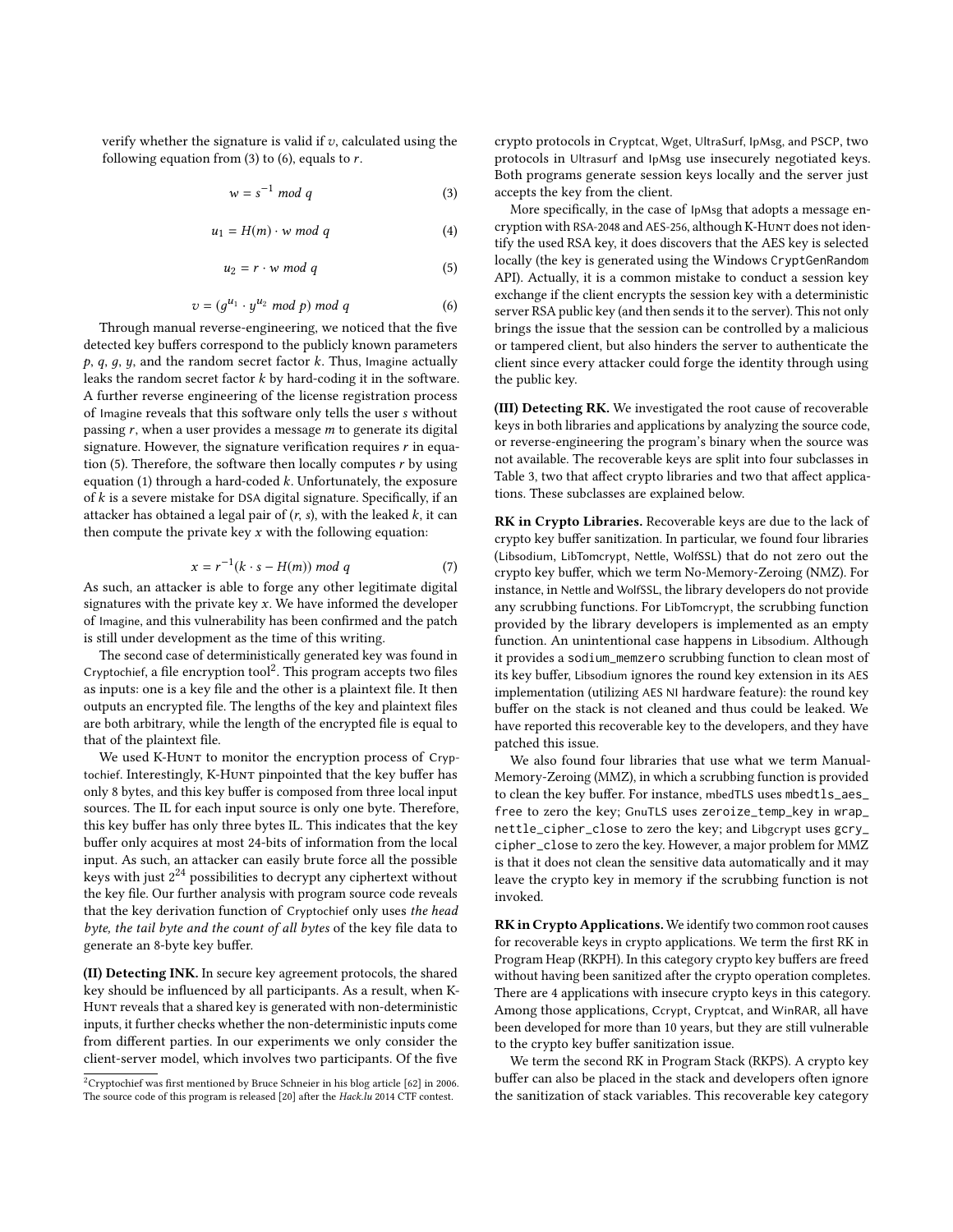affects 9 applications: 7-zip, Enpass, IpMsg, KeePass, MuPDF, Sage, UltraSurf, Wannacry, and Wget. Interestingly, this issue helps the forensic analysis of the ransomware families Sage and Wannacry. In particular, since they place the encryption keys in the stack and do not clean them, it is possible for an analyst to retrieve the key from the stack memory, similarly to the heap crypto key identification case in the RSA private key extraction of Wannacry (which affects a Windows XP crypto library that we do not analyze) [\[45\]](#page-12-41).

### 6.4 Performance Overhead

As described in [§5,](#page-5-0) K-HUNT includes three Pintools: code profiling, randomness testing, and key tracking. To evaluate the performance overhead of these Pintools, we selected four command-line crypto applications and two representative crypto libraries. We report the performance overhead of the three Pintools compared to null PIN by running the 6 selected programs 10 times each. As shown in [Figure 3,](#page-11-0) on average the performance overhead of code profiling is 2.1 times, 5.7 times for randomness testing, and 7.6 times for key tracking. We observe that the overhead is larger for programs with complex data transformation (e.g., 7-zip), asymmetric ciphers (e.g., RSA), and digital signatures (e.g., ECDSA). Nonetheless, the performance overhead is reasonable for most programs tested by K-Hunt.

# <span id="page-10-0"></span>7 LIMITATIONS AND FUTURE WORK

K-Hunt has a number of limitations. First, while K-Hunt is able to pinpoint the insecure keys, it does not report any specific crypto algorithms (e.g,. AES, DSA) to which the insecure key belongs. In fact, K-HUNT has all the building blocks to support the identification of each specific crypto algorithm used by an binary executable. More specifically, since K-HUNT has identified the data bundles of key buffer K, ciphertext C, and plaintext  $P$ , we can actually perform a brute force search of the encryption algorithm E by computing whether  $C = E(K, P)$ , where E are those well-known crypto algorithms. Certainly, this is only possible when software uses standard crypto algorithms (e.g., if they follow the never-implement-yourown-crypto practice [\[29,](#page-12-42) [61\]](#page-13-12)). We leave the identification of specific crypto algorithms in a binary executable as one of our future efforts.

Second, K-HUNT performs the taint propagation at the function level. That is, if a function uses a tainted tag, all the data defined in that function will have that tainted tag. Such taint propagation may overly propagate the tainted tag, making insecure keys appear secure. For instance, it might be possible that a function uses a random function, but the return value of the random function is never assigned to the crypto key. While we have not encountered such a case, we plan to address this issue by implementing a fine-grained taint propagation policy, and meanwhile address the performance issues caused from this policy.

Finally, K-Hunt will not be able to detect the crypto keys if they are stored in CPU registers. A particular case is the secure in-cache execution [\[34,](#page-12-43) [44\]](#page-12-44) technique against the cold-boot attack [\[46\]](#page-12-8). In this case the crypto key is never evicted to memory and thus our approach is not able to detect it.

There are also other possible extensions of K-HUNT. For instance, crypto operations are increasingly used by mobile apps to protect

their sensitive data. Thus, extending K-HUNT to detect insecure keys in mobile apps is a logical next step.

## 8 RELATED WORK

Crypto Key Identification. There has been significant interests of identifying crypto keys. For instance, Shamir et al. presented an efficient algebraic attack which can locate the secret RSA keys in long bit strings, and more general statistical attacks which can find arbitrary crypto keys embedded in large programs [\[64\]](#page-13-10). Halderman et al. proposed the cold-boot attack [\[46\]](#page-12-8) to retrieve the crypto keys from physical memory of the device. Hargreaves et al. presented a linear scan method to recover encryption keys from memory [\[47\]](#page-12-45). Maartmann et al. discussed the forensic identification and extraction of crypto keys [\[57\]](#page-13-9). However, those approaches focus on identifying a key with its mathematic structure and do not consider utilizing dynamic program analysis to discover the used key, whereas K-Hunt fully utilizes dynamic program execution information such as the number of basic block execution and data entropy/randomness to identify the crypto key. Moreover, K-HUNT makes a step even further by using the dynamic taint analysis to detect the insecure crypto keys, which is less concerned by previous key identification studies.

Crypto Primitive Identification. A number of efforts have focused on identifying the crypto primitives from various aspects (e.g., [\[33,](#page-12-46) [43,](#page-12-5) [54,](#page-12-47) [58,](#page-13-13) [70\]](#page-13-14)). However, archiving efficient and accurate crypto primitive identification is still a non-trivial task. There are still many open challenges needed to be addressed. Recent results indicate that data flow analysis [\[52,](#page-12-48) [53\]](#page-12-49) is a promising technique to help identify crypto algorithms. One major problem of state-ofthe-art crypto primitive identification techniques is that they are sensitive to function boundary and parameter recognition. Existing techniques (e.g., CryptoHunt [\[68\]](#page-13-3)) require the boundary of crypto function to be identified accurately to recognize crypto function.

Crypto Misuse Detection. Public awareness of crypto flaw is growing and the increased awareness has resulted in an increase of efforts to detect crypto misuses [\[37,](#page-12-2) [50,](#page-12-50) [55\]](#page-13-15). Over the past a few years, many crypto misuse cases in mobile apps and firmwares (e.g., [\[35,](#page-12-51) [39\]](#page-12-3)) have been discovered. For commodity software, some crypto misuses for popular software products are also discovered [\[36,](#page-12-52) [37,](#page-12-2) [41,](#page-12-0) [67\]](#page-13-1). Recently, TaintCrypt [\[60\]](#page-13-16) proposed the concept of cryptographic program analysis to help developers detect the crypto misuse using LLVM-based static source code analysis. However, it requires the source code to conduct the analysis. K-HUNT complements the existing crypto misuse detection approach by exclusively focusing on identifying the insecure crypto keys from binary executables.

Comparison. Clearly we are not the first to look into the security issues of crypto code, and there are a number of closely related works that focus on identifying the crypto primitives, as shown in [Table 4.](#page-11-1) In particular, among the compared systems, Kerckhoffs, Aligot, Crypto-DFG, and Cryptohunt require the pre-defined templates to identify crypto algorithms. Therefore, they cannot detect proprietary ciphers. ReFormat, Dispatcher, and MovieStealer are not specifically designed for crypto primitive identification, and thus they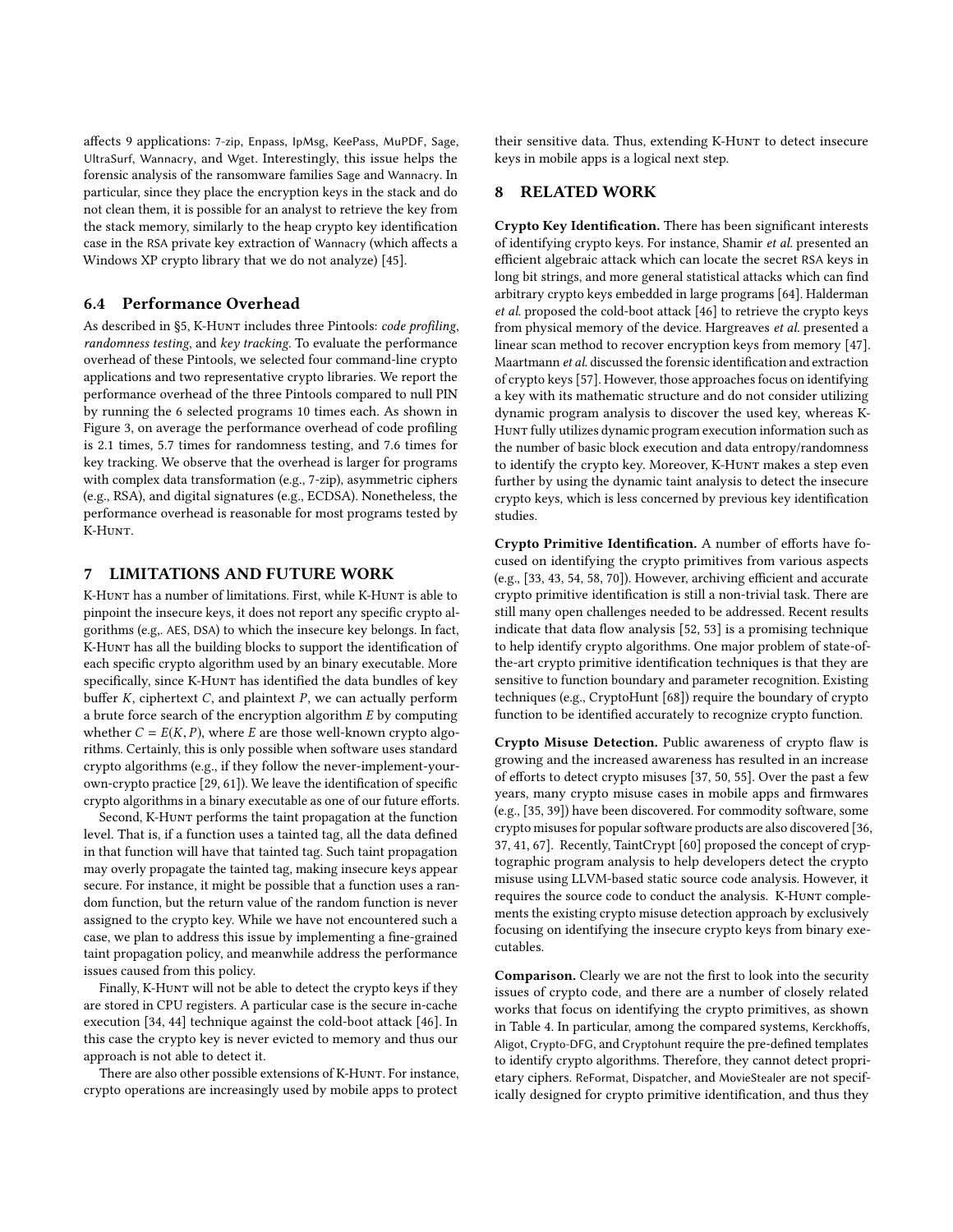<span id="page-11-0"></span>

Figure 3: Runtime overhead (times) of three pintools of K-HUNT compared to null PIN.

<span id="page-11-1"></span>

| <b>Systems</b>                                                                                                                | C <sub>1</sub> | C2 | C <sub>3</sub>                                                                                                                              | C4 | C5 | C6 | C7 | C8 |  |
|-------------------------------------------------------------------------------------------------------------------------------|----------------|----|---------------------------------------------------------------------------------------------------------------------------------------------|----|----|----|----|----|--|
| Aligot [33]                                                                                                                   | x              |    |                                                                                                                                             |    |    |    |    | X  |  |
| CipherXRay [54]                                                                                                               |                |    |                                                                                                                                             |    |    |    |    | х  |  |
| Crypto-DFG [52]                                                                                                               | X              | X  |                                                                                                                                             |    |    |    |    |    |  |
| Cryptohunt [68]                                                                                                               | X              |    |                                                                                                                                             |    |    |    | x  |    |  |
| Dispatcher [32]                                                                                                               |                | x  |                                                                                                                                             |    |    |    |    |    |  |
| Kerckhoffs [43]                                                                                                               | х              |    |                                                                                                                                             |    |    |    |    |    |  |
| MovieStealer [65]                                                                                                             |                |    |                                                                                                                                             |    | X  |    |    |    |  |
| ReFormat [66]                                                                                                                 |                | x  |                                                                                                                                             |    |    |    | х  |    |  |
| K-HUNT                                                                                                                        |                |    |                                                                                                                                             |    |    |    |    |    |  |
| C1: No need of crypto template<br>C3: Detecting block cipher<br>C5: Detecting public-key cipher<br>C7: Identifying crypto key |                |    | C <sub>2</sub> : Obfuscation resilient<br>C4: Detecting stream key cipher<br>C6: Detecting proprietary cipher<br>C8: Detecting insecure key |    |    |    |    |    |  |

Table 4: Comparison with the closely related works.

cannot identify the crypto keys. Only CipherXRay and K-HUNT can identify both proprietary ciphers and crypto keys, but CipherXRay did not make any attempt to identify the insecure keys. Moreover, a substantial difference between K-HUNT and CipherXRay is that K-Hunt focuses on the core part of a crypto algorithm and identifies keys from only several crypto blocks. In contrast, CipherXRay needs to recover both input and output parameters of the entire crypto algorithm. Thus it still suffers from the issue of how to accurately identify the boundary of parameter buffers and faces both false positives and false negatives [\[51\]](#page-12-53).

An important requirement for the crypto identification is that the analysis should not affect the normal execution of the program. ReFormat, Dispatcher, MovieStealer, and our K-HUNT utilize lightweight heuristics, which do not impose much overhead to the normal execution. Kerckhoffs, Cryptohunt and Aligot use an offline analysis strategy. Crypto-DFG performs a purely static Data Flow Graph (DFG) isomorphism based detection and thus does not affect the execution either. Only CipherXRay adopts a heavyweight dynamic taint analysis and may affect the execution. For instance, it takes CipherXRay about 40 minutes to recover a 1024-bit RSA private key, which is unacceptable for establishing normal network connection.

We also compared the accuracy of each system. We found that if the approach requires a very precise criteria to judge the crypto function, it yields false negative. For instance, Kerckhoffs uses I/O comparison with known cryptographic functions to identify specific ciphers. However, this comparison is very sensitive to the implementation variation. Moreover, we also found that only using one heuristic feature to detect crypto algorithm is often not accurate. Dispatcher, for example, has both false positives and false negatives [\[43,](#page-12-5) [58\]](#page-13-13). Another case is CipherXRay, which only checks whether all bits of the output buffer are affected by each bit of the input buffer. For the cryptographic avalanche effect, however, the criteria becomes if one bit of the input buffer is flipped, the output buffer changes significantly (e.g., half the output bits flip). As a result, CipherXRay does not check the intrinsic properties of the avalanche effect and may suffer from false positives. In contrast, K-Hunt focuses on the intrinsic properties of crypto operations, does not require any templates or signatures, and is thus crypto implementation agnostic.

Finally, since binary executables can be obfuscated, the identification of crypto primitives must also consider the code obfuscations. Among the compared systems, Dispatcher, ReFormat, and Crypto-DFG can be easily cheated by changing the instructions with alternatives and thus are not obfuscation-resilient. For obfuscation-resilient systems such as Kerckhoffs, Aligot, CipherXRay, and Cryptohunt, they are based on semantics of crypto. For K-HUNT, it utilizes the fact that even if the crypto basic blocks are obfuscated, e.g., certain arithmetic instructions are replaced by other equivalent arithmetic instructions, the runtime features of execution number and high entropy/randomness cannot be removed. Therefore, K-HUNT can still work against obfuscated crypto code.

# 9 CONCLUSION

We have presented K-HUNT, a dynamic analysis system to identify insecure keys in an input executable. K-HUNT first pinpoints the crypto keys by leveraging general properties of crypto operations. Then, it identifies insecure keys, namely, deterministic generated keys, insecurely negotiated keys, and recoverable keys by tracking how the crypto keys are generated and propagated. We have implemented K-Hunt and tested it with 10 cryptographic libraries and 15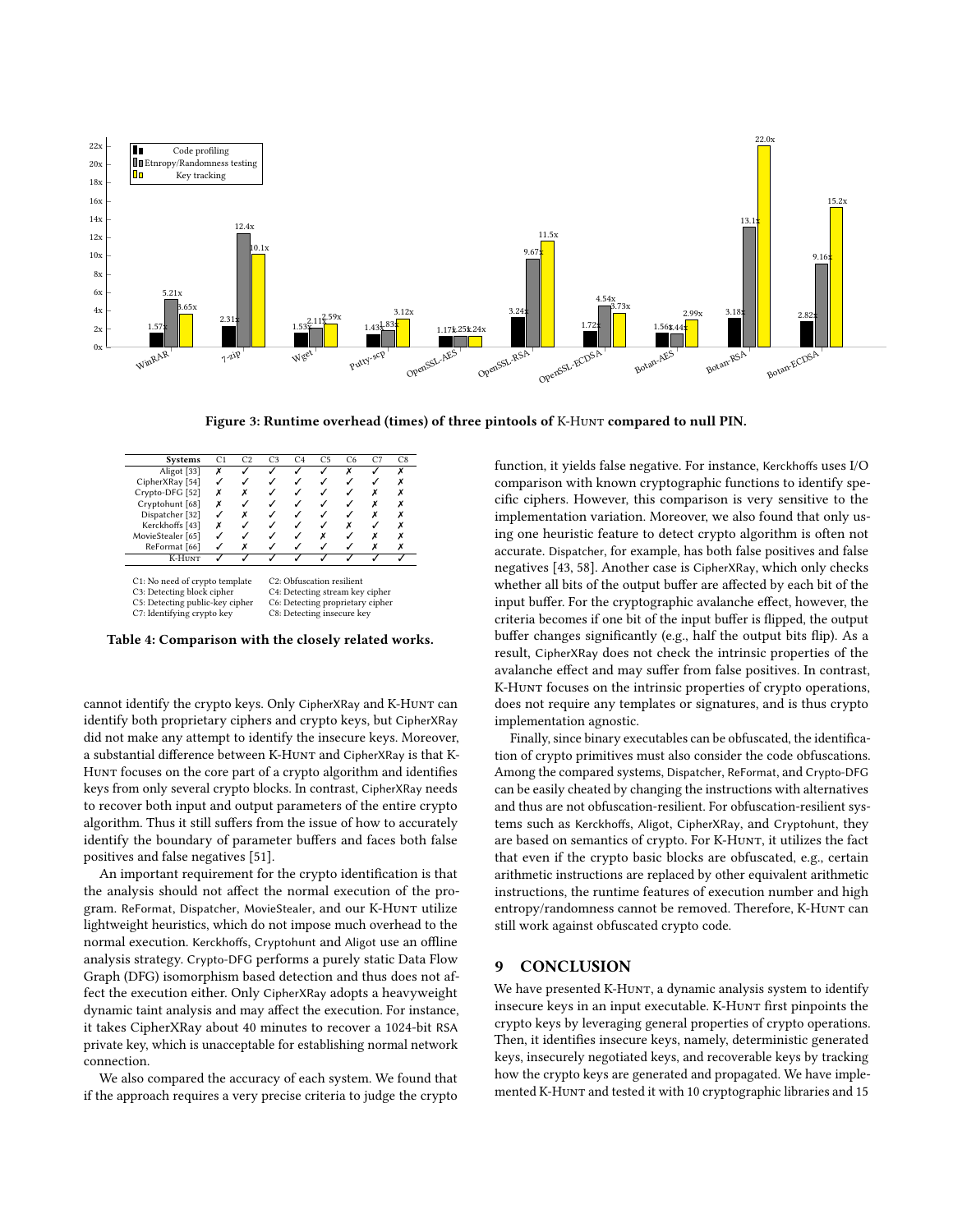applications that contain crypto operations. Our evaluation results show that K-HUNT pinpoints the crypto keys used by symmetric ciphers, asymmetric ciphers, stream ciphers, and digital signatures. More importantly, K-HUNT discovers insecure keys in 22 out of 25 evaluated programs, including in well-established crypto libraries such as LibSodium, Nettle, TomCrypt, and WolfSSL. We have responsibly disclosed the vulnerabilities to the affected software vendors and patches are under development.

#### 10 AVAILABILITY

The source code of K-HUNT and also the tested benchmark will be made public available at [https://github.com/gossip-sjtu/k-hunt/.](https://github.com/gossip-sjtu/k-hunt/)

## ACKNOWLEDGMENTS

The authors would like to thank anonymous reviewers for their valuable comments and helpful suggestions. The work was partially supported by the Key Program of National Natural Science Foundation of China under Grant No.:U1636217, the National Key Research and Development Program of China under Grant No.: 2016YFB0801200. This research was also partially supported by the Regional Government of Madrid through the N-GREENS Software-CM project S2013/ICE-2731, the Spanish Government through the DEDETIS grant TIN2015-7013-R, and the European Union through the ElasTest project ICT-10-2016-731535. We specially thank the Ant Financial Services Group for the support of this research within the SJTU-AntFinancial joint Institution of FinTech Security.

# REFERENCES

- <span id="page-12-24"></span>[1] 7-Zip. [http://www.7-zip.org/.](http://www.7-zip.org/)
- <span id="page-12-28"></span>[2] Best password manager for iOS, Android, Windows, Linux, Mac | Enpass. [https:](https://www.enpass.io/) [//www.enpass.io/.](https://www.enpass.io/)
- <span id="page-12-14"></span>[3] Botan: Crypto and TLS for C++11. [https://botan.randombit.net/.](https://botan.randombit.net/)
- <span id="page-12-26"></span><span id="page-12-25"></span>ccrypt. [http://ccrypt.sourceforge.net/.](http://ccrypt.sourceforge.net/) [5] Cryptcat Project. [http://cryptcat.sourceforge.net/.](http://cryptcat.sourceforge.net/)
- <span id="page-12-15"></span>[6] Crypto++ Library 5.6.5 | Free C++ Class Library of Cryptographic Schemes.
- [https://www.cryptopp.com/.](https://www.cryptopp.com/)
- <span id="page-12-20"></span>[7] GnuTLS. [http://www.gnutls.org/.](http://www.gnutls.org/)
- <span id="page-12-29"></span>[8] Imagine: Freeware Image & Animation Viewer for Windows. [http://www.nyam.](http://www.nyam.pe.kr/dev/imagine/) [pe.kr/dev/imagine/.](http://www.nyam.pe.kr/dev/imagine/)
- <span id="page-12-30"></span>[9] IP Messenger. [https://ipmsg.org/index.html.en.](https://ipmsg.org/index.html.en)
- <span id="page-12-31"></span><span id="page-12-16"></span>[10] KeePass Password Safe. [https://keepass.info/index.html.](https://keepass.info/index.html) [11] Libgcrypt. [https://gnupg.org/software/libgcrypt/index.html.](https://gnupg.org/software/libgcrypt/index.html)
- <span id="page-12-17"></span>
- <span id="page-12-18"></span>[12] libsodium. [https://download.libsodium.org/doc/.](https://download.libsodium.org/doc/) [13] libtomcrypt. [http://www.libtom.net/LibTomCrypt/.](http://www.libtom.net/LibTomCrypt/)
- <span id="page-12-39"></span>[14] Manpages of aeskeyfind in Debian jessie. [https://manpages.debian.org/jessie/](https://manpages.debian.org/jessie/aeskeyfind/index.html) [aeskeyfind/index.html.](https://manpages.debian.org/jessie/aeskeyfind/index.html)
- <span id="page-12-32"></span>[15] MuPDF. [https://mupdf.com/.](https://mupdf.com/)
- <span id="page-12-19"></span>[16] Nettle - a low-level crypto library. [https://www.lysator.liu.se/~nisse/nettle/.](https://www.lysator.liu.se/~nisse/nettle/)
- <span id="page-12-22"></span>[17] OpenSSL. [https://www.openssl.org/.](https://www.openssl.org/)
- <span id="page-12-33"></span>[18] PuTTY: a free SSH and Telnet client. [https://www.chiark.greenend.org.uk/](https://www.chiark.greenend.org.uk/~sgtatham/putty/) [~sgtatham/putty/.](https://www.chiark.greenend.org.uk/~sgtatham/putty/)
- <span id="page-12-34"></span>[19] Sage ransomware - Malwarebytes Labs. [https://blog.malwarebytes.com/](https://blog.malwarebytes.com/threat-analysis/2017/03/explained-sage-ransomware/) [threat-analysis/2017/03/explained-sage-ransomware/.](https://blog.malwarebytes.com/threat-analysis/2017/03/explained-sage-ransomware/)
- <span id="page-12-27"></span>[20] Source Code of CryptoChief. [https://github.com/ctfs/write-ups-2014/tree/master/](https://github.com/ctfs/write-ups-2014/tree/master/hack-lu-ctf-2014/cryptochief) [hack-lu-ctf-2014/cryptochief.](https://github.com/ctfs/write-ups-2014/tree/master/hack-lu-ctf-2014/cryptochief)
- <span id="page-12-21"></span>[21] SSL Library mbed TLS / PolarSSL. [https://tls.mbed.org/.](https://tls.mbed.org/)
- <span id="page-12-35"></span>[22] Ultrasurf and Ultrareach - Internet Freedom, Privacy, and Security. [https://](https://ultrasurf.us/) [ultrasurf.us/.](https://ultrasurf.us/)
- <span id="page-12-36"></span>[23] WannaCry ransomware attack - Wikipedia. [https://en.wikipedia.org/wiki/](https://en.wikipedia.org/wiki/WannaCry_ransomware_attack) [WannaCry\\_ransomware\\_attack.](https://en.wikipedia.org/wiki/WannaCry_ransomware_attack)
- <span id="page-12-37"></span>[24] Wget - GNU Project. [https://www.gnu.org/software/wget/.](https://www.gnu.org/software/wget/)
- <span id="page-12-38"></span>[25] WinRAR archiver, a powerful tool to process RAR and ZIP files. [https://www.](https://www.rarlab.com/) [rarlab.com/.](https://www.rarlab.com/)
- <span id="page-12-23"></span>[26] wolfSSL Embedded SSL/TLS Library. [https://www.wolfssl.com/.](https://www.wolfssl.com/)
- <span id="page-12-10"></span>[27] Intel® 64 and ia-32 architectures software developer's manual. Combined Volumes, 1, 2A, 2B, 2C, 2D, 3A, 3B, 3C, 3D and 4, 2018.
- <span id="page-12-13"></span>[28] D. Andriesse, X. Chen, V. van der Veen, A. Slowinska, and H. Bos. An In-Depth Analysis of Disassembly on Full-Scale x86/x64 Binaries. In Proc. 25th Usenix Security Symposium, 2016.
- <span id="page-12-42"></span>[29] A. Apvrille and M. Pourzandi. Secure Software Development by Example. IEEE Security & Privacy, 3(4):10–17, 2005.
- <span id="page-12-7"></span>[30] J.-P. Aumasson. Should Curve25519 keys be validated? [https://research.](https://research.kudelskisecurity.com/2017/04/25/should-ecdh-keys-be-validated/) [kudelskisecurity.com/2017/04/25/should-ecdh-keys-be-validated/,](https://research.kudelskisecurity.com/2017/04/25/should-ecdh-keys-be-validated/) 2013.
- <span id="page-12-6"></span>[31] E. Barker and A. Roginsky. Recommendation for Cryptographic Key Generation. NIST Special Publication, 800(133), 2012.
- <span id="page-12-4"></span>[32] J. Caballero, P. Poosankam, C. Kreibich, and D. Song. Dispatcher: Enabling Active Botnet Infiltration using Automatic Protocol Reverse-Engineering. In Proc. 16th ACM Conference on Computer and Communications Security (CCS), 2009.
- <span id="page-12-46"></span>[33] J. Calvet, J. M. Fernandez, and J.-Y. Marion. Aligot: Cryptographic Function Identification in Obfuscated Binary Programs. In Proc. ACM Conference on Computer and Communications Security (CCS), 2012.
- <span id="page-12-43"></span>[34] Y. Chen, M. Khandaker, and Z. Wang. Secure In-cache Execution. In Proc. 20th International Symposium on Research in Attacks, Intrusions, and Defenses (RAID), 2017.
- <span id="page-12-51"></span>[35] A. Costin, J. Zaddach, A. Francillon, D. Balzarotti, and S. Antipolis. A Large Scale Analysis of the Security of Embedded Firmwares. In Proc. USENIX Security Symposium, 2014.
- <span id="page-12-52"></span>[36] Y. Dodis, D. Pointcheval, S. Ruhault, D. Vergniaud, and D. Wichs. Security Analysis of Pseudo-random Number Generators with Input:/dev/random is not Robust. In Proc. ACM Conference on Computer and Communications Security (CCS), 2013.
- <span id="page-12-2"></span>[37] T. Duong and J. Rizzo. Cryptography in the Web: The Case of Cryptographic Design Flaws in ASP.NET. In Proc. IEEE Symposium on Security and Privacy (S&P), 2011.
- <span id="page-12-1"></span>[38] Z. Durumeric, J. Kasten, D. Adrian, J. A. Halderman, M. Bailey, F. Li, N. Weaver, J. Amann, J. Beekman, M. Payer, et al. The matter of heartbleed. In Proceedings of the 2014 Conference on Internet Measurement Conference, pages 475–488. ACM, 2014.
- <span id="page-12-3"></span>[39] M. Egele, D. Brumley, Y. Fratantonio, and C. Kruegel. An Empirical Study of Cryptographic Misuse in Android Applications. In Proc. ACM Conference on Computer and Communications Security (CCS), 2013.
- <span id="page-12-11"></span>[40] ENT: A Pseudorandom Number Sequence Test Program. [http://www.fourmilab.](http://www.fourmilab.ch/random/) [ch/random/.](http://www.fourmilab.ch/random/)
- <span id="page-12-0"></span>[41] A. Everspaugh, Y. Zhai, R. Jellinek, T. Ristenpart, and M. Swift. Not-so-random numbers in virtualized linux and the whirlwind rng. In Security and Privacy (SP), 2014 IEEE Symposium on, pages 559–574. IEEE, 2014.
- <span id="page-12-40"></span>[42] fail0verflow. PS3 Epic Fail. [https://events.ccc.de/congress/2010/Fahrplan/](https://events.ccc.de/congress/2010/Fahrplan/attachments/1780_27c3_console_hacking_2010.pdf) [attachments/1780\\_27c3\\_console\\_hacking\\_2010.pdf,](https://events.ccc.de/congress/2010/Fahrplan/attachments/1780_27c3_console_hacking_2010.pdf) 2010.
- <span id="page-12-5"></span>[43] F. Gröbert, C. Willems, and T. Holz. Automated Identification of Cryptographic Primitives in Binary Programs. In Proc. International Symposium on Recent Advances in Intrusion Detection (RAID), 2011.
- <span id="page-12-44"></span>[44] L. Guan, J. Lin, B. Luo, and J. Jing. Copker: Computing with Private Keys without RAM. In Proc. 21st Annual Network and Distributed System Security Symposium (NDSS), 2014.
- <span id="page-12-41"></span>[45] A. Guinet. Wannacry in-memory key recovery for WinXP. [https://github.com/](https://github.com/aguinet/wannakey) [aguinet/wannakey,](https://github.com/aguinet/wannakey) 2017.
- <span id="page-12-8"></span>[46] J. A. Halderman, S. D. Schoen, N. Heninger, W. Clarkson, W. Paul, J. A. Calandrino, A. J. Feldman, J. Appelbaum, and E. W. Felten. Lest We Remember: Cold Boot Attacks on Encryption Keys. Communications of the ACM, 52(5):91–98, 2009.
- <span id="page-12-45"></span>[47] C. Hargreaves and H. Chivers. Recovery of Encryption Keys from Memory Using a Linear Scan. In Proc. International Conference on Availability, Reliability and Security (ARES), 2008.
- <span id="page-12-9"></span>[48] K. Harrison and S. Xu. Protecting Cryptographic Keys from Memory Disclosure Attacks. In Proc. 37th Annual IEEE/IFIP International Conference on Dependable Systems and Networks (DSN), 2007.
- <span id="page-12-12"></span>[49] N. Heninger and H. Shacham. Reconstructing RSA Private Keys from Random Key Bits. In Halevi S. (eds) Advances in Cryptology - CRYPTO 2009. Lecture Notes in Computer Science, vol 5677. Springer, Berlin, Heidelberg, 2009.
- <span id="page-12-50"></span>[50] D. Lazar, H. Chen, X. Wang, and N. Zeldovich. Why does cryptographic software fail?: a case study and open problems. In Proc. Asia-Pacific Workshop on Systems (APSys), 2014.
- <span id="page-12-53"></span>[51] P. Lestringant. Identification of Cryptographic Algorithms in Binary Programs. PhD thesis, Université Rennes, 2017.
- <span id="page-12-48"></span>[52] P. Lestringant, F. Guihéry, and P.-A. Fouque. Automated Identification of Cryptographic Primitives in Binary Code with Data Flow Graph Isomorphism. In Proc. ACM Symposium on Information, Computer and Communications Security (AsiaCCS), 2015.
- <span id="page-12-49"></span>[53] P. Lestringant, F. Guihéry, and P.-A. Fouque. Assisted Identification of Mode of Operation in Binary Code with Dynamic Data Flow Slicing. In Proc. International Conference on Applied Cryptography and Network Security (ACNS), 2016.
- <span id="page-12-47"></span>[54] X. Li, X. Wang, and W. Chang. CipherXRay: Exposing Cryptographic Operations and Transient Secrets from Monitored Binary Execution. IEEE Transactions on Dependable and Secure Computing, 11(2):101–114, 2012.